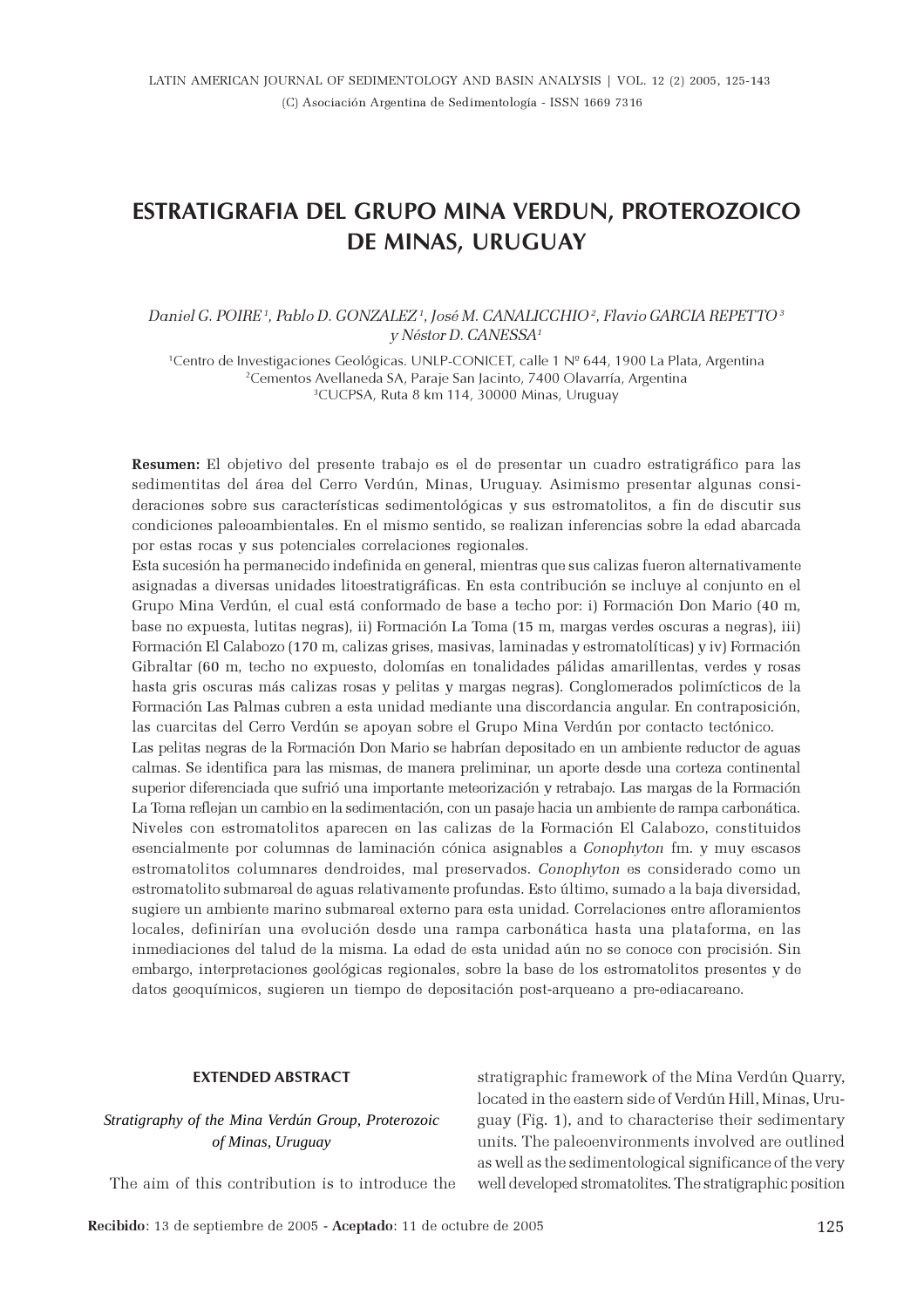and composition of this sedimentary succession used to be uncertain and the limestone from the Mina Verdún Quarry was alternatively considered part of diverse litostratigraphic units (Mac Millan, 1933; Caorsi and Goñi, 1958; Bossi et al., 1965; Midot, 1984; Preciozzi et al., 1985; Bossi and Navarro, 2000; Sánchez Betucci, 1998; Sánchez Betucci et al., 2001).

From the base to the top (Fig. 2), the sedimentary succession consists of the Mina Verdún Group, Las Palmas Formation and the quartzites of the Verdún Hill (Fig. 3). Mina Verdún Group (Poiré et al., 2003b) is conformed by:

Don Mario Formation (Poiré et al., 2003b): 40 m thick, base not exposed; massive and laminated, black shales (Fig 4a), which are rich in organic matter (Fig. 5a). XRD analysis shows manly quartz, with scarce calcite, clay (illite, chlorite, and IS and CS interlayer) and feldspars (Fig. 6). Applying the Bhatia and Crook (1986), Taylor and McLennan (1985) and McLennan et al. (1990, 1993) plots (Fig. 7) their geochemistry suggests a high degree of weathering and reworking in the source area compose of a differentiated upper continental crust.

La Toma Formation (Poiré et al., 2003b): 15 m thick; fine-grained, dark green marls (Fig. 4b and c), bearing up to 45 % of silica and 35 % of  $\rm CaCO_{\rm_3}.$  Petrographically they show micritic crystals of calcite and dolomite, quartz and feldspars (Fig. 5b); lamination is interrupted by stilolytes. Clay minerals are composed mainly by illite and scarce chlorite (Fig. 6).

El Calabozo Formation (Poiré et al., 2003b): 170 m thick; grey massive, laminated, and stromatolite limestones (Fig. 4d), bearing up to 93 % of CaCO<sub>3</sub> with some collapse breccias as resulting of probably karstic phenomena. In thin section they show homogeneous mosaic of micrite and subsparite calcite (Fig. 5 c and d) with stilolites and corrugated stromatolite lamination. Very abundant calcite with rare quartz, feldspars and illite have been recorded by XRD (Fig. 6). This sedimentary sequence is affected by diagenetic features and a fragile deformation (cleavage foliation, shear zones) which are slightly hiding the stromatolite morphologies (Fig. 8), but the main features of the stromatolites from El Calabozo Formation are still well preserved. Columnar stromatolites assignable to Conophyton fm. are the most abundant group of these organic sedimentary structures. This Conophyton fm. consists of unbranching subcylindrical columnar stromatolites with strikingly conical internal laminae whose apexes define a distinctive axial zone (Figs. 10a, b, c) and their horizontal section display a

conspicuously and regularly concentric structure (Figs. 10c, d, f). The internal laminae are commonly continuous from one column to another, in which case vertical sections show upward laminae apexing. Their profile is angulate to geniculate and their plant outline could be round circular to oblong, in which case the axes are strongly orientated. The attitude of the columns is usually straight but sometimes they adopt a recumbent and sinuous posture. The column height is up to 70 cm and the column width is 5 to 20 cm. However, scarce but preserved dendroid branching style stromatolites have been recorded on the field, as well as small, rounded plant outline columnar stromatolites have been observed in cores, which could represent digitate branching stromatolites. Five kilometres to the south, this stromatolitic limestone facies change to deformed laminate limestones (Figs. 4e, f). Furthermore, 40 km to south, the El Calabozo Formation bearing Conophyton stromatolites has been reported by Gaucher et al. (2004a).

Gibraltar Formation (Poiré et al., 2003b): 60 m, top not exposed; black marls and shales (Figs, 10a, b, c), pink limestones and dolomite limestones, and light yellow, green, reddish, black and grey dolomites (Fig. 10d, e). The unconformity between the El Calabozo and Gibraltar formations is very irregular, which is interpreted as a karstic palaeorelief. A 4 m thick diagenetic breccia is often in the base of the unit.

The Mina Verdún Group is overlaid by red polymictic conglomerates and sandstones (Fig. 10f) of Las Palmas Formation (Poiré et al., 2003b) and is intruded by a subvolcanic longitudinal (E-W) dike swarm. This shows a K-Ar whole rock datum of 485,2 ± 12,5 Ma considered as a minimum cooling (Gonzalez et al., 2004). The quarzites from the Verdún Hill are overlying these units by a tectonic contact. They have been assigned to the Cerro Espuelitas Formation by Gaucher (2000), which are Ediacarean in age.

#### Sedimentological and stratigraphic implications

The black shales and claystones of the Don Mario Formation are interpreted as fine deposits in a low energy environment with euxinic conditions, which becomes calcareous to form a carbonatic ramp (La Toma Formation). The latter shows and evolution to a carbonatic algae platform very rich in stromatolites. From a sedimentological point of view, the group Conophyton has been assigned as a deep subtidal stromatolite by Poiré (1987, 2002) based on Precambrian stromatolite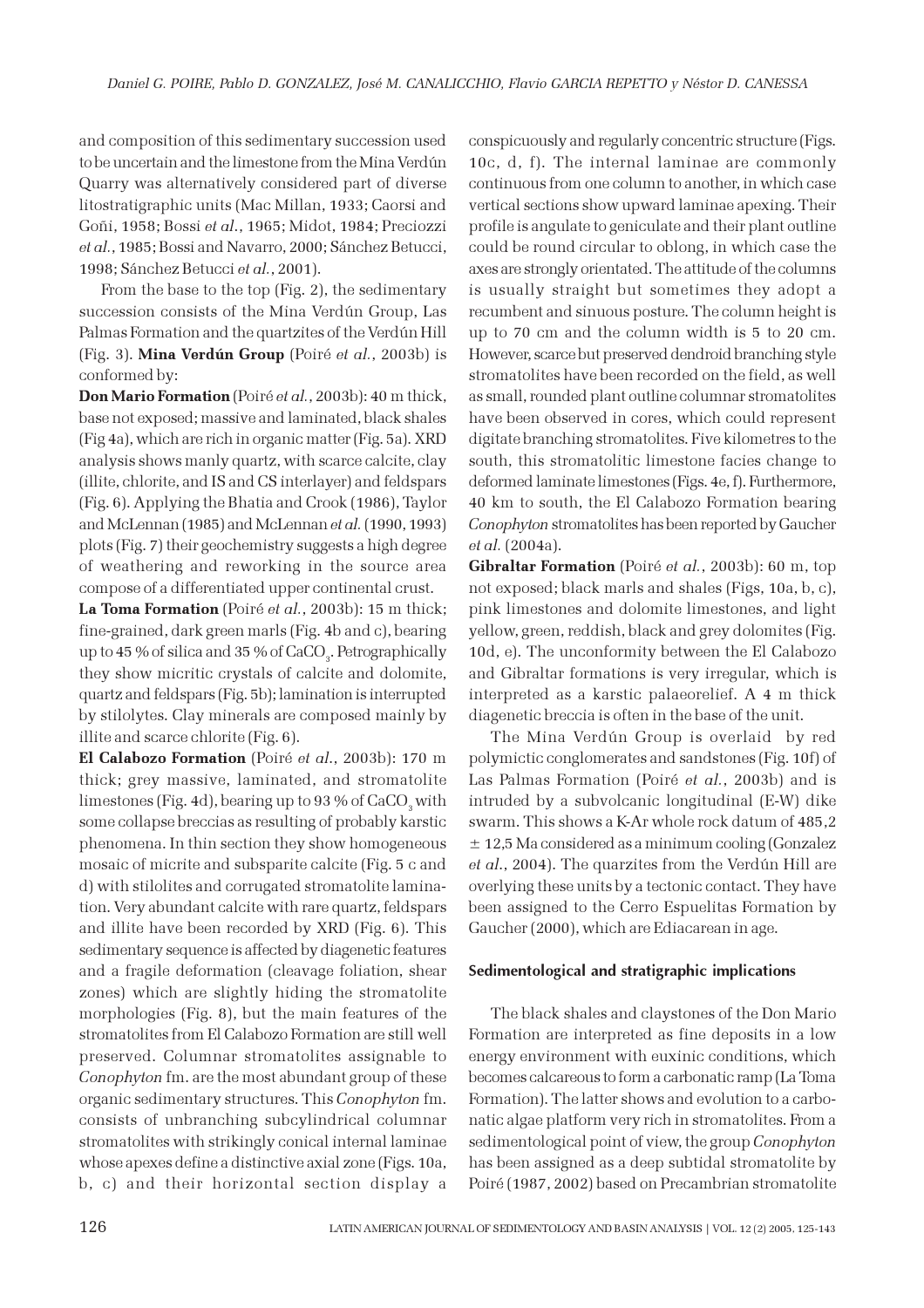cycles from Villa Mónica Formation, Buenos Aires Province, Argentina, and Logan et al. (1964) and Donaldson (1976) ideas. In this sense, the low biodiversity, Conophyton abundance and the plant view axes orientation allow to suggest a subtidal marine environment for the El Calabozo Formation, with tidal currents influence (Fig. 11). The strong dolomitization of the Gibraltar Formation and their poor exposure do not allow doing detailed interpretation about paleoenvironments.

The age of the Mina Verdún Group is Precambrian but there are not major precisions about that. Unfortunately, the group Conophyton has a wide range during the Precambrian, from Early Proterozoic to Ediacarean, being impossible to define the age of these limestones. More detailed future studies about microstructure of this Conophyton could be useful to distinguish the taxonomy and to determinate its possible age.

Pre-Ediacarean stromatolites have also been described 30 km to the north by Sprechmann et al. (1994) and Gaucher et al. (1996) in the Villalba Formation of the Basal Group (Gaucher y Sprechmann, 1995), but their morphologies are completely different. They have recorded stratiform, nodular-stratiform (LLH-C, LLH-V) and columnar (SH-V) stromatolites associated with stromatolitic breccias, which were interpreted as intertidal to supratidal deposits. It could represent shallower stromatolite assemblages than the stromatolites from the Mina Verdún. Unfortunately, there are no radiometric data to prove this idea.

Very well developed Conophyton ?ressotti and Conophyton fm. have been also recorded in the dolomites of the Villa Mónica Formation (Poiré, 1993) companied by Colonella fm., Cryptozoon fm., Gongylina fm., Gymnosolem fm., Inzeria fm., Jacutophyton fm., Jurusonia nisvensis, Katavia fm., Kotuikania fm., Kussiella fm., Minjaria fm., Parmites fm., Parmites Cf. cocrescens and Stratifera fm. (Poiré, 1989 y 1993), which radiometric age for diagenesis is 795 My (Cingolani y Bonhomme, 1988). This sequence could be correlated with El Calabozo Formation but it shows a poor biodiversity.

The Mina Verdún Group is considered as a new lithostratigraphic unit in the Uruguayan stratigraphic framework, which is probably located somewhere between the Basal and Arroyo del Soldado groups.

Palabras clave: estratigrafía, estromatolitos, Proterozoico, Uruguay.

Key words: stratigraphy, stromatolites, Proterozoic, Uruguay.

#### **INTRODUCCION**

La sucesión sedimentaria del Cerro Verdún, a 3 km al oeste de la ciudad de Minas, Departamento de Lavalleja, Uruguay (Fig. 1), está constituida por pelitas negras, margas, calizas, dolomías, conglomerados polimícticos y cuarcitas. Las calizas de esta sucesión son intensamente explotadas por la Compañía Uruguaya de Cementos Portland (CUCPSA) para la fabricación de cemento portland, por lo cual la cantera «Mina Verdún» deja al descubierto gran parte de dicha sucesión.

Estas calizas fueron consideradas en un principio como constituyentes del Precámbrico sensu lato de Uruguay, denominado genéricamente como Grupo Lavalleja (Caorsi y Goñi, 1958; Bossi et al., 1965), integrante de la parte más austral de la faja Don Feliciano. Esta faja es interpretada como una asociación orogénica relacionada con el Proterozoico tardío-Paleozoico temprano (Sánchez Betucci et al., 2001), dentro del Terreno Nico Pérez, el cual es uno de los tres terrenos alóctonos en el zócalo cristalino de Uruguay definidos por Bossi y Campal (1992). Sin embargo, la asignación temporal y estratigráfica de las calizas de la Mina Verdún ha sido incierta (Bossi y Navarro, 2000), ya que fueron ubicadas alternativamente como parte de la Formación Minas (Mac Millan, 1933; Midot, 1984), o dentro del Grupo Barriga Negra (Preciozzi et al., 1985), o como «Calizas tipo Fuente del Puma» (Bossi y Navarro, 2000) en el marco de la Formación Fuente del Puma (Midot, 1984; Sánchez Betucci, 1998; Sánchez Betucci et al., 2001).

En los últimos años, diversos trabajos estratigráficos, tectónicos, sedimentológicos, isotópicos, paleomagnéticos y paleontológicos realizados entre Treinta y Tres y Piriápolis (Bossi y Campal, 1992; Montaña y Sprechmann, 1993; Gaucher y Schipilov, 1994; Sprechmann et al., 1994; Gaucher y Sprechmann, 1995; Gaucher et al., 1996, 1998, 2001; Sánchez Betucci y Rapalini, 1997, 1998; Sánchez Betucci, 1998; Teixeira et al., 1999; Kawashita et al., 1999; Pazos et al., 1999; Gaucher, 2000; Sánchez Betucci et al., 2001, entre otros) han producido significativos avances en el conocimiento geológico del «Grupo Lavalleja» y han permitido diferenciar distintas unidades calcáreas no coetáneas en la región. Estas unidades son: i) las calizas del Grupo Basal, en la zona del Cerro Villalba (Sprechmann et al., 1994; Gaucher et al., 1996), de posible edad mesoproterozoica (Teixeira et al., 1999); ii) las metacalizas, metamargas y metadolomías plegadas de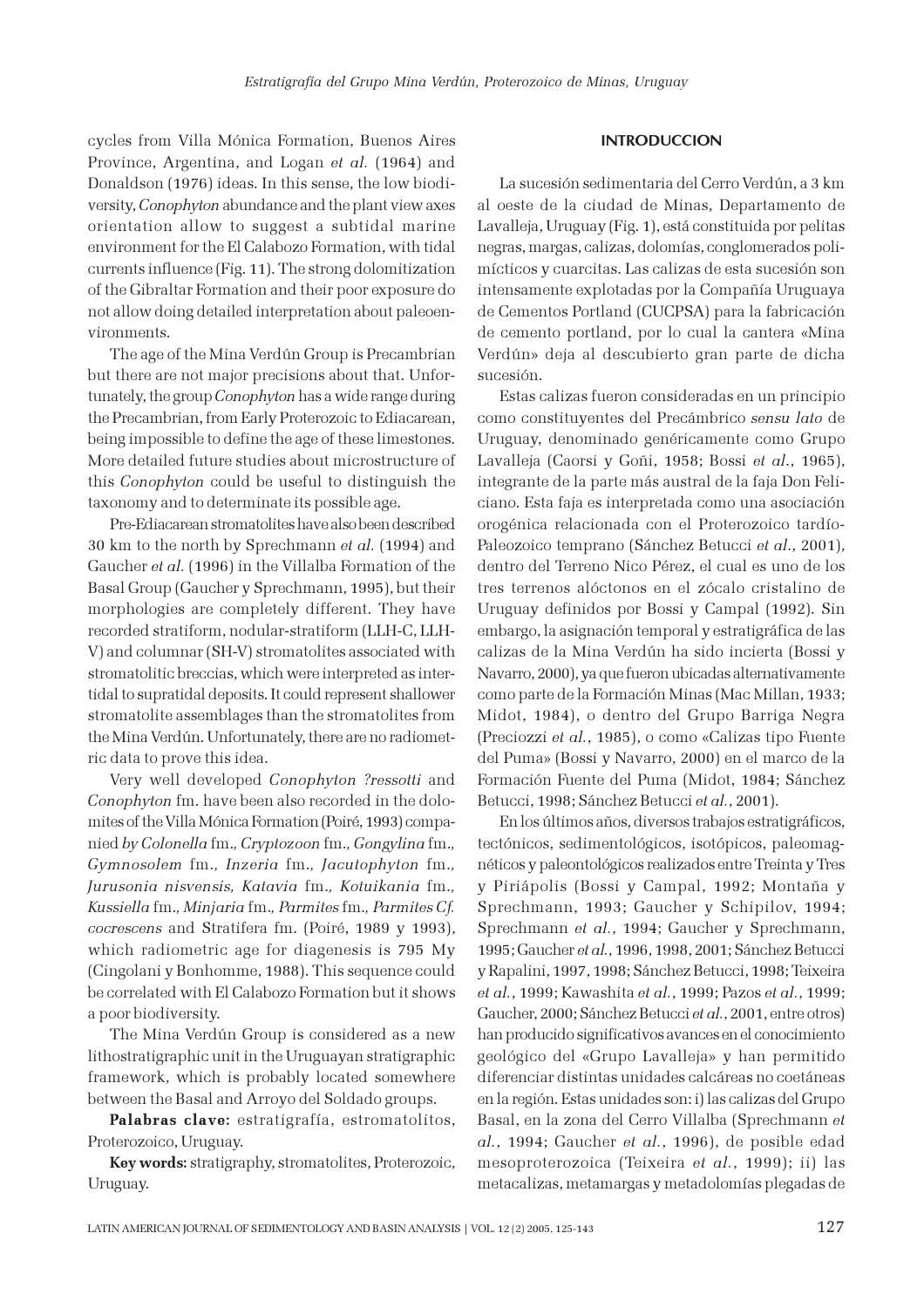

Figura 1. Mapa geológico de la zona de estudio (modificado de Poiré et al., 2003b). Figure 1. Geological map of the study area (modified from Poiré et al., 2003b).

la Formación Fuente del Puma, desarrolladas desde los alrededores de Minas hacia el sur (Sánchez Betucci, 1998; Sánchez Betucci et al., 2001); iii) las calizas metamorfizadas del Grupo Carapé, al sur de Villa

Serrana (Bossi y Navarro, 2000); iv) las calizas de la Formación Polanco del Grupo Arroyo del Soldado, de edad ediacareana y más joven que las anteriores, la cual tiene una amplia distribución regional desde la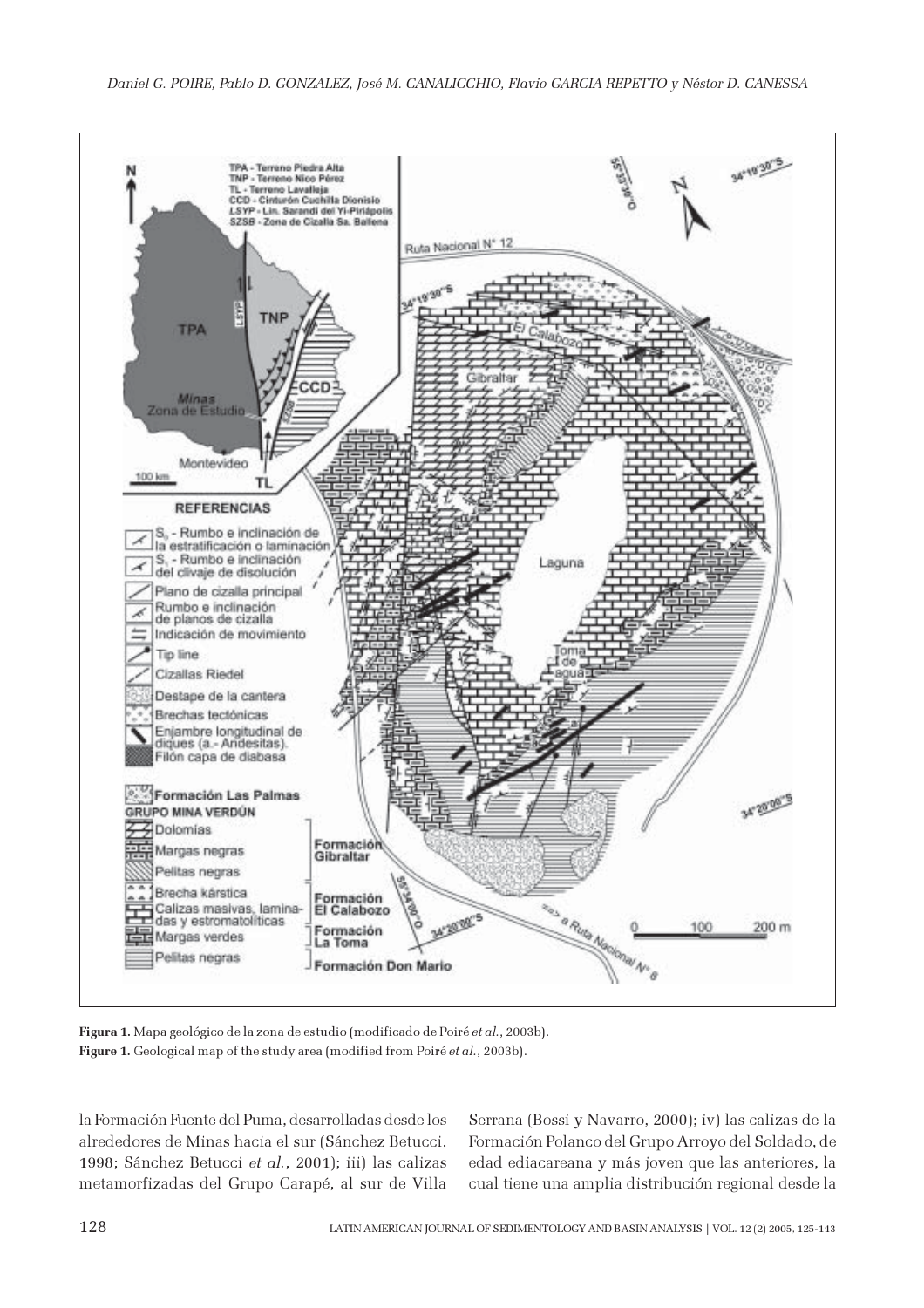zona de Treinta y Tres hasta el sur de Minas (Gaucher, 2000), y v) los calcáreos estromatolíticos y oolíticos de la Formación Cerro Victoria (¿Cámbrico?) en Illescas (Montaña y Sprechmann, 1993; Gaucher, 2000).

Sin embargo, ninguno de estos calcáreos son correlacionables con los de la cantera de «Mina Verdún». Esto condujo a Poiré et al. (2003b) a establecer el primer cuadro estratigráfico para esta sucesión sedimentaria y definir formalmente el Grupo Mina Verdún en el marco del Precámbrico de Uruguay, como así también dar a conocer el hallazgo de estromatolitos, que hasta la actualidad son los únicos signos de actividad biológica que posibilitan tener una aproximación sobre la edad de esta unidad. Más adelante, González et al. (2004) dataron el enjambre de diques que corta al Grupo Mina Verdún con K/Ar en roca total, que arrojó un valor de 485,2 ± 12,5 Ma interpretado como una edad mínima de enfriamiento para estadios deutéricos tardío- a postemplazamiento del enjambre.

El objeto del presente trabajo es el de dar a conocer las características de esta unidad sedimentaria y presentar el esquema estratigráfico elaborado. Asimismo se describen y definen sus estromatolitos y se discute sobre su significado paleoambiental y correlación regional.

## **ESTRATIGRAFIA**

La sucesión sedimentaria de la Mina Verdún y su área de influencia está constituida de base a techo por las unidades que abajo se describen (Fig. 2).

Grupo Mina Verdún (Poiré et al., 2003b) Esta unidad está conformada por las formaciones Don Mario, La Toma, El Calabozo y Gibraltar, las cuales integran de base a techo una sucesión sedimentaria continua, con pasajes tanto transicionales como discordantes, pero que presentan una misma actitud estructural. Hacia los bordes de la cantera se disponen importantes juegos de cizallas (Fig. 1) que producen un fallamiento intenso que repite la secuencia en distintos sectores (Fig. 3). El Grupo Mina Verdún no tiene su base aflorada y está cubierto en discordancia angular por los conglomerados polimícticos de la Formación Las Palmas. El Grupo Mina Verdún y la Formación Las Palmas están profusamente intruidos por un enjambre longitudinal de diques basáltico-andesíticos (Fig. 3).

Formación Don Mario (Poiré et al., 2003b): La Formación Don Mario es una secuencia gris oscura a negra de hasta 40 m de espesor sin base visible, compuesta por bancos de lutitas y fangolitas de moderado a bajo grado de consolidación (Fig. 4a). La estratificación primaria tiene rumbo meridional e inclinaciones de hasta 75° hacia el occidente, cortada por un clivaje de disolución por presión de rumbo noreste-sudoeste a este-oeste, e inclinación mayor a 70° hacia el noroesteoeste. Las lutitas son negras, de grano fino, con abundante materia orgánica carbonosa y piritas diseminadas, cruzadas eventualmente por venas lenticulares de cuarzo de hasta 20 cm de ancho y 1 m de longitud.

Al microscopio, se observan bien preservadas sus estructuras sedimentarias primarias, fundamentalmente la laminación, con alternancia de capas limosas y fangosas, con muy delgadas capas arcillosas, y gradación normal de granos detríticos de cuarzo en las más gruesas (Fig. 5a). Además, tienen abundantes lentes de materia orgánica que se disponen concordantemente con la laminación. Todo el conjunto está cortado por planos de clivaje en forma oblicua a transversal, el cual es penetrativo y está definido por la orientación de finas escamas de sericita y la reorientación de granos detríticos de cuarzo, feldespatos y minerales pesados. A su vez, la laminación y el clivaje están frecuentemente atravesados por microfracturas rellenas con carbonatos y microbandas de cizalla frágil («shear bands»), espaciadas y no penetrativas, que tienen sectores rellenos por una microbrecha con clastos cementados por carbonatos de grano fino o un jaboncillo carbonático. Por difracción de rayos X (Fig. 6) se observa una muy fuerte presencia de cuarzo, con escasa cantidad de arcillas y carbonatos (predominio de dolomita sobre calcita) y muy escasos feldespatos. Los argilominerales presentes son esencialmente illita y clorita de muy buena cristalinidad, acompañados de interestratificados illita-esmectita y clorita-esmectita (Fig. 6).

Estudios geoquímicos preliminares sobre elementos minoritarios y trazas realizados por IGCP-M sobre 5 muestras de pelitas de esta unidad (Tabla 1), señalan una agrupación relativamente consistente de los resultados. A fin de estimar el grado de meteorización y retrabajo de las rocas sedimentarias, se ha empleado la relación Th/U vs. Th (Fig. 7a; McLennan et al., 1993). Tal como se observa, la relación Th/U varía entre las muestras mientras que el Th permanece constante. Por otra parte, se registran altas relaciones Rb/Sr (entre 4,7 y 11,9; Tabla 1). Los análisis de tierras raras (Fig. 7b), indican un fuerte enriquecimiento de las livianas. Asimismo se detecta una fuerte anomalía negativa de Eu. La relación Th/Sc vs. Zr/Sc (Fig. 7c) permite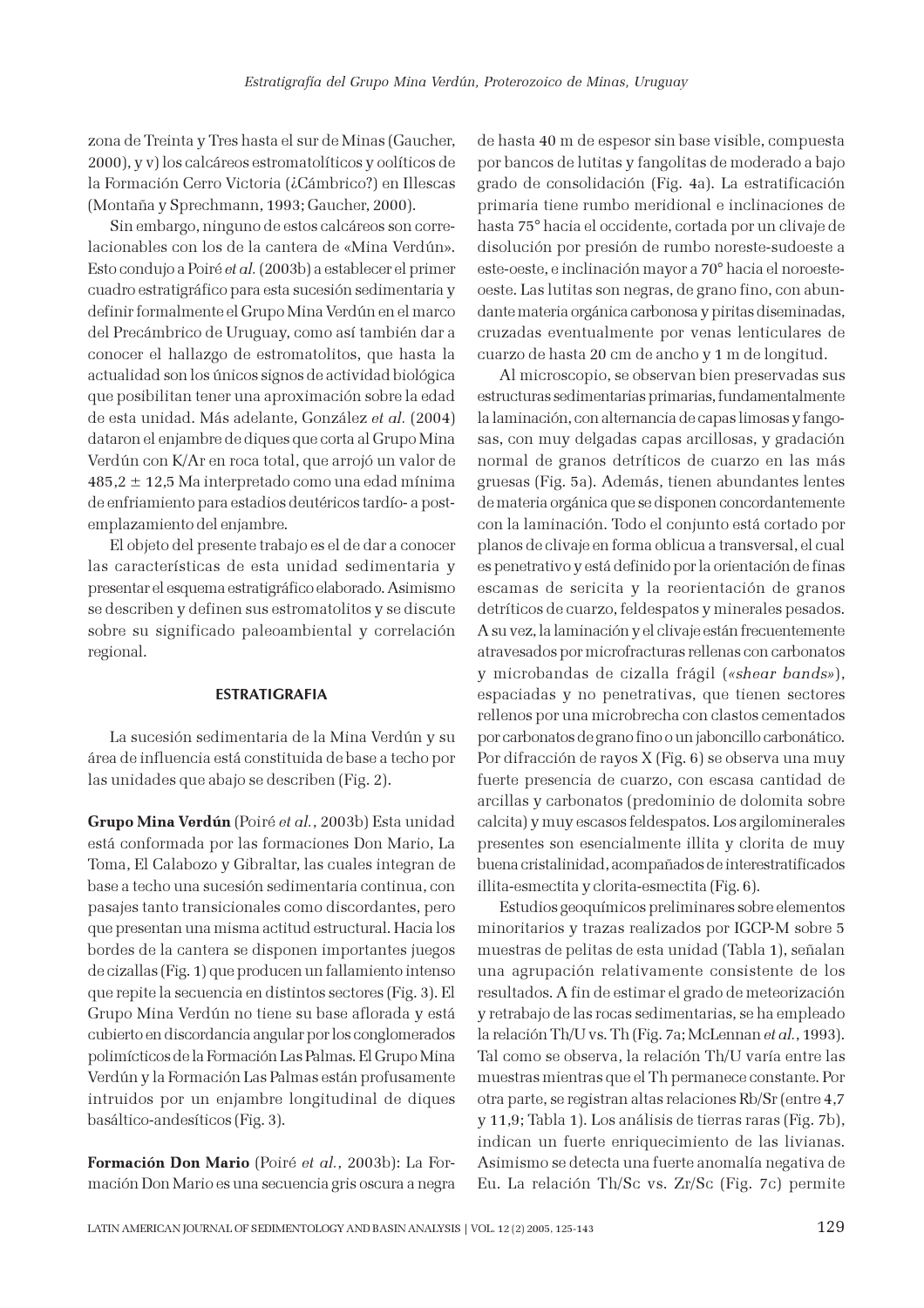



Figure 2. Lithostratigraphic column of the Mina Verdún quarry and surrounding area (modified from Poiré et al., 2003b).

determinar tanto el grado de los procesos de selección y reciclado de sedimentos como de la procedencia del material (McLennan et al., 1993). Para este último caso encontramos una relación cercana a 1, la cual indica una procedencia a partir de materiales diferenciados de la corteza superior (Taylor y McLennan, 1985; McLennan et al., 1990). A su vez, la alta relación Zr/ Sc (Fig. 7c) se asocia al enriquecimiento en zircón. A fin de intentar diferenciar distintos ámbitos tectónicos se aplican varias de las funciones discriminantes de Bhatia y Crook (1986). Entre estas, las de Ti/Zr vs. La/ Sc y La/Y vs. Sc/Cr (Bathia y Crook, 1986) indican una

procedencia influenciada por un arco de islas continental en el límite con el margen continental activo para el primer caso (Ti/Zr 25,0 a 28,0 y La/Sc 2,6 a 3,1; Tabla 1) y sólo de tipo margen continental activo para el segundo (La/Y 1,2 a 1,6 y Sc/Cr 0,2; Tabla 1). La figura 7d (Bathia y Crook, 1986) coincide con lo mencionado anteriormente, indicando una procedencia entre arco de islas continental y margen continental activo.

Formación La Toma (Poiré et al., 2003b): Esta unidad sobreyace en pasaje concordante a la Formación Don Mario, con una potencia de hasta 15 a 20 m y geometría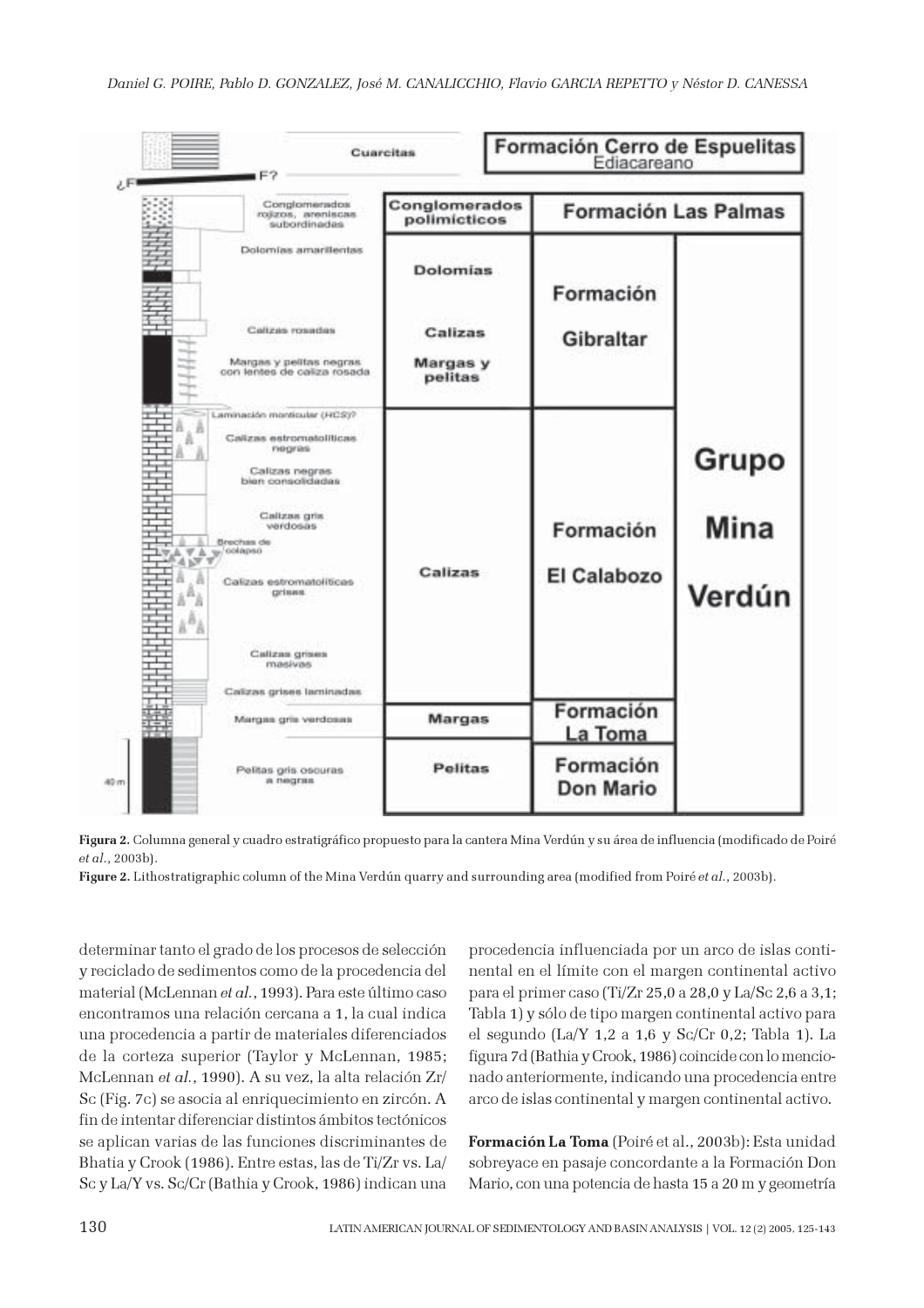tabular siendo cubierta concordantemente por calizas de la Formación El Calabozo. La Formación La Toma está compuesta por margas grises de grano fino a mediano y color de meteorización gris verdoso (Fig. 4b, c) bien consolidadas, con tenores de hasta 45 % de sílice y 35 % de CaCO $_{\scriptscriptstyle 3}$ . Su estratificación es concordante con la unidad anterior y está cortada por un clivaje de disolución por presión de rumbo noreste-sudoeste a este-oeste, e inclinación mayor a 70° hacia el occidente. Además, pliegues kink ubicados en bandas de 2 a 5 cm de potencia (Fig. 4b) afectan a la laminación y clivaje, con ejes que buzan hacia el noroeste entre 25 y 60°, en forma coincidente o ligeramente oblicua con el clivaje.

Al microscopio las margas están constituidas por cristales de carbonatos micríticos suturados de calcita y dolomita, entre los que se disponen escamas de sericita y granos de cuarzo (Fig. 5b), plagioclasa y mafitos (turmalina). La estratificación está definida por láminas de carbonatos con intercalaciones de láminas silicoclásticas, mezcladas con carbonatos. Estas láminas están atravesadas por el clivaje de disolución con óxidos de hierro y por venillas de carbonatos removilizados desde la matriz. A su vez, estas microestructuras están cortadas por estilolitas cuspadas y rectangulares entre cuyos planos quedaron granos relícticos de cuarzo y feldespatos que resistieron la disolución. Por difracción de rayos X se ha detectado la presencia de abundante calcita, cuarzo y dolomita, acompañados de arcillas y escasos feldespatos (Fig. 6). Los argilominerales presentan un predominio de illita y escasa clorita (Fig. 6).

Formación El Calabozo (Poiré et al., 2003b): La Formación El Calabozo se apoya sobre las margas de la



Figura 3. Vista general de la cantera hacia el oeste con el Grupo Mina Verdún afectado tectónicamente, donde se aprecian las cizallas más importantes (líneas rojas), la estratificación primaria S<sub>o</sub> (líneas blancas) entre las lutitas negras, calizas y dolomías, las lutitas en contacto tectónico con las rocas carbonáticas, los diques de basalto y las cuarcitas del Cerro Verdún (modificado de Poiré et al., 2003b). Figure 3. General overview of the quarry to the west, with the Mina Verdun Group shear zones (red lines), primary stratification  $S_0$ (white lines) whithin the black shales, limestones and dolostones, the tectonic contact between the black shales and carbonatic rocks, the basalt dykes and the quartzites of the Verdún hill (modified from Poiré et al., 2003b).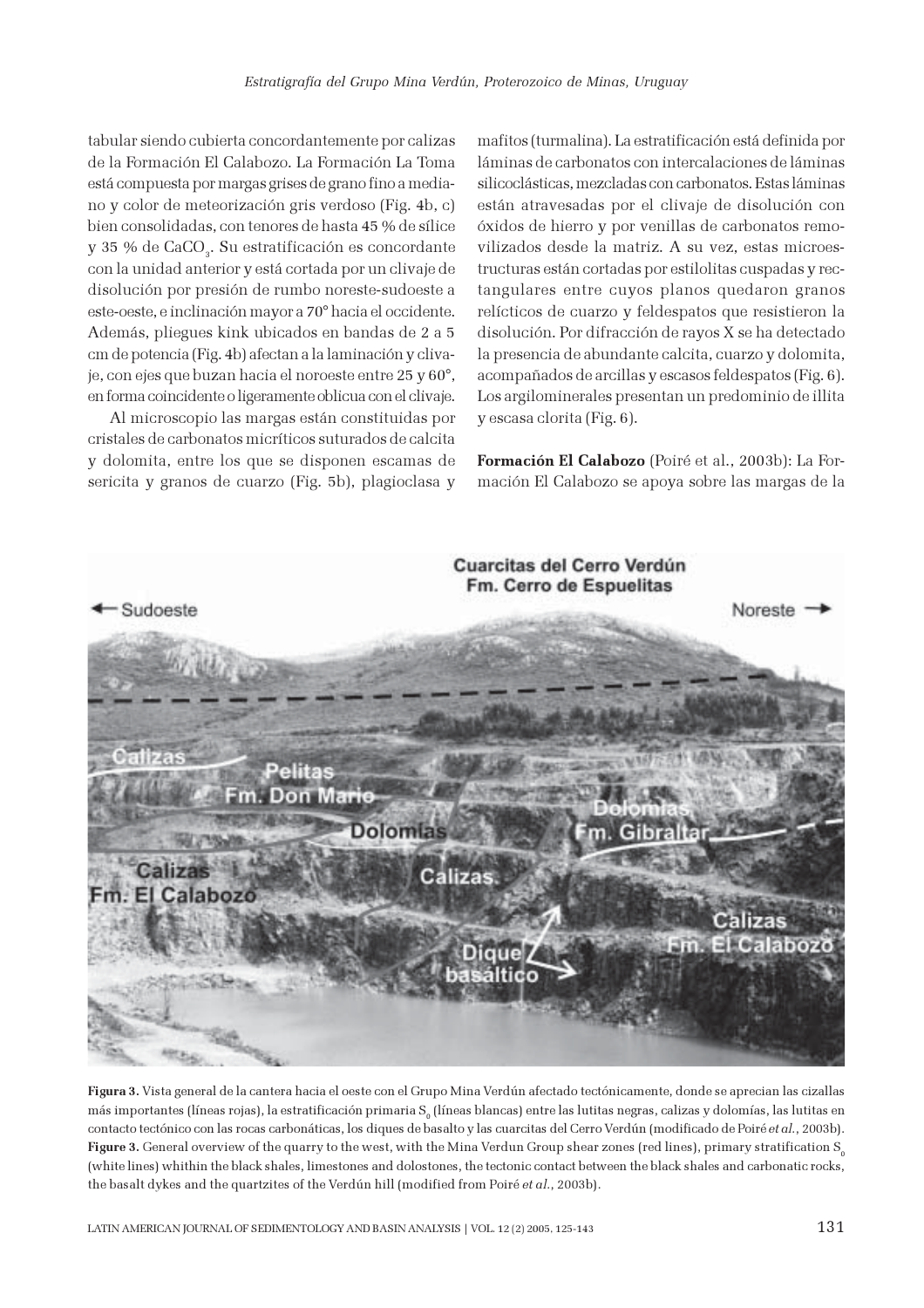

Figura 4. Fotos de campo. a) Pelitas negras de la Formación Don Mario (cantera Mina Verdún). b) Margas de la Formación La Toma con pliegues tipo "kink" (cantera Mina Verdún, barra = 1 m). c) Margas laminadas de la Formación La Toma (cantera Mina Verdún). d) Laminación y clivaje de las calizas de la Formación El Calabozo (cantera Mina Verdún). e) Calizas con laminación deformada vista en perfil (Formación El Calabozo, cantera ANCAP). f) Ídem, vista en planta (barra = 15 cm).

Figure 4. Field pictures. a) Black shales of the Don Mario Formation (Mina Verdún quarry). b) Marls of the La Toma Formation showing kink bands (Mina Verdún quarry, bar = 1 m). c) laminated marls of the La Toma Formation (Mina Verdún quarry). d) Lamination and clivaje in the limestones of El Calabozo Formation (Mina Verdún quarry). e) deformed lamination in limestones (El Calabozo Formation, ANCAP quarry). f) Idem, plant view (bar = 15 cm).

Formación La Toma en continuidad estratigráfica y está conformada por una potente secuencia de calizas de hasta 170 m de espesor. La Formación Gibraltar cubre a esta unidad con contacto discordante erosivo que deja labrado un paleorelieve con valles incididos de hasta 15 m. Estas calizas se dividen en seis miembros informales, que de base a techo son: 1) «Calizas grises laminadas», 2) «Calizas grises masivas», 3) «Calizas estromatolíticas grises», 4) «Calizas gris verdosas», 5) «Calizas negras bien consolidadas» y 6) «Calizas estromatolíticas negras».

«Calizas grises laminadas»: son de color gris claro con



Figura 5. Fotos al microscopio. a) Laminación fina en pelitas negras de la Formación Don Mario. b) Laminación en margas de la Formación La Toma. c) Base micrítica de las calizas de la Formación El Calabozo. D) Mosaico de cristales de calcita subesparítica, calizas de la Formación El Calabozo. e) Base micrítica de las dolomías de la Formación Gibraltar. f) Base dolomítica atravesada por una vena de calcita con romboedros suesparíticos de dolomita asociados (barra = 100 cm).

Figure 5. Photomicrographs. a) Fine laminated black shales of the Don Mario Formation. b) Laminated mares of the La Toma Formation. c) Micritic mosaic texture of the limestones of the El Calabozo Formation. d) Sub-sparitic mosaic texture, limestones of the El Calabozo Formation. e) Micritic texture of the dolostones of the Gibraltar Formation. f) Micritic mosaic cut it by calcite vein with sub-sparitic rhombohedra dolomite associated (barra = 100 cm).

tonalidades rojas y verdes en sus planos de laminación y clivaje (Fig. 4d). Conforman una sucesión heterolítica donde se intercalan láminas de calcipelitas y calcarenitas, con tenores que oscilan entre 65 y 75 % de CaCO<sub>3</sub> y una potencia de 15 m.

«Calizas grises masivas»: son de color gris mediano a oscuro, con estructura masiva, contenidos de alrededor del 85 % de CaCO $_{\text{\tiny 3}}$  y un espesor que alcanza los 30 m.

«Calizas estromatolíticas grises»: se trata de calizas grises, con tonalidades rojizas en los planos de clivaje y en la laminación algal, con abundantes estromatolitos columnares cónicos (Conophyton fm.) y escasos digi-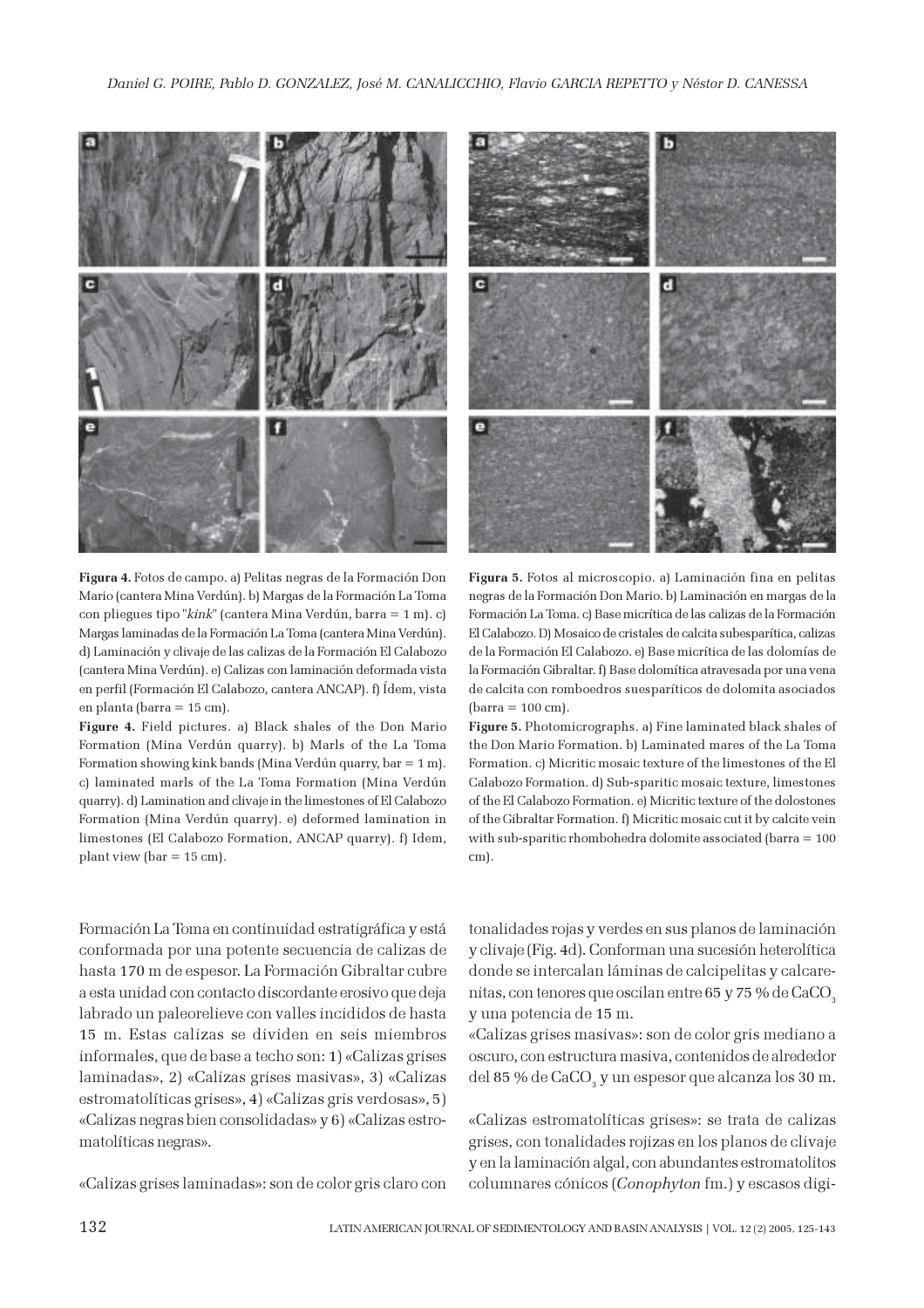tados. Su potencia alcanza los 50 m, dependiendo de la zona analizada en la cantera. Depósitos caóticos de brechas de colapso, de probable origen kárstico, modifican dicho espesor, el cual disminuye en algunos casos hasta menos de 30 m. Es importante destacar que las calizas estromatolíticas son químicamente las de mayor contenido de CaCO<sub>3</sub>, alcanzando tenores de hasta 93 %. Las brechas de colapso están formadas por clastos de esta caliza estromatolítica y matriz silicoclástica.

«Calizas gris verdosas»: son grises de tonalidades verdosas en los planos de clivaje y en las superficies de meteorización. Su estratificación primaria  $S_0$  está obliterada por los planos del clivaje penetrativo. Esta caliza posee tenores de CaCO<sub>3</sub> de 83 % con un espesor estimado de alrededor de 30 m.

«Calizas negras bien consolidadas»: son negras, masivas, con alto grado de consolidación, que las tornan muy tenaces. El alto contenido de sílice de estas calizas (de hasta 42 %) sugiere posibles procesos de silicificación que habrían afectado diagenéticamente a la caliza original. Su potencia aproximada es de 15 m.

«Calizas estromatolíticas negras»: son similares a las calizas estromatolíticas inferiores, pero de color negro. Presentan una abundante cantidad de estromatolitos del tipo columnar cónico (Conophyton fm.). Hacia el techo, esta caliza estromatolítica pasa a una caliza negra con laminación monticular (¿probables «hummocky»?) y abundantes venas rellenas con calcita. Los valores químicos de las calizas negras estromatolíticas muestran hasta un 89 % de CaCO $_{\textrm{\tiny 3}}$ , con una potencia de hasta 30 m.

En general, todas las calizas son algo monótonas al microscopio, ya que están constituidas casi enteramente por individuos ortoquímicos de calcita, en mosaicos homogéneos subesparíticos (Fig. 5c) a esparíticos (Fig. 5d), o con laminación corrugada estromatolítica. Las características microtectónicas son similares a las margas, aunque el clivaje de disolución es más penetrativo y las estilolitas tienen mayor longitud y amplitud de dientes. Los análisis de difracción de rayos X (Fig. 6) muestran el fuerte predominio de calcita acompañada de muy escaso tenor de cuarzo y argilominerales (illita), con trazas de feldespatos.

La presencia de estromatolitos es de gran importancia a la hora de determinar la polaridad de las capas y la posición del  $\textnormal{S}_{_{\textnormal{0}}}$ . En este sentido, el  $\textnormal{S}_{_{\textnormal{0}}}$  sedimentario tiende a ser perpendicular al eje vertical de la columna estromatolítica y el ápice de las láminas cónicas separadas apunta hacia arriba. En cambio, cuando estas estructuras sedimentarias orgánicas están ausentes, los planos de estratificación están obliterados por el fuerte clivaje. Asimismo, los estromatolitos permiten reconocer la interacción del  $\text{S}_{{\rm o}}$  con estilolitas, diaclasas rellenas por calcita, y clivaje (Fig. 8).

Los estromatolitos se distribuyen en distintos niveles de la Formación El Calabozo (Fig. 2) conformando espesos bioestromas de hasta 1,70 m de altura, compuestos esencialmente por el grupo Conophyton (Maslov, 1937). Los ejemplares relevados son asignables a Conophyton fm., los cuales están conformados por columnas subcilíndricas simples, no-ramificadas con una laminación interna netamente cónica (Figs. 9-c), cuyos ápices definen una zona axial distintiva, y una sección horizontal de estructura concéntrica muy conspicua (Figs. 9d-f).

La laminación interna de estos Conophyton fm. es frecuentemente continua de una columna a otra, de modo tal que las secciones verticales de los bioestromas muestran ápices que apuntan hacia arriba. Las columnas muestran perfiles angulosos a geniculados (Figs. 9c) y su vista en planta varía entre circular redondeado (Fig. 9f) a oblongo (Figs. 9d, e). En el caso de las columnas oblongas, los ejes mayores en planta están fuertemente orientados. La actitud de las columnas es generalmente recta (Fig. 5b) aunque algunas adoptan posturas recumbentes y sinuosas. El grado de separación entre las columnas estromatolíticas varía desde poco espaciadas (Figs. 9a, c, f) a muy apretadas (Fig. 9b). Las máximas alturas de columnas observadas alcanzan los 70 cm, con anchos de 5 a 20 cm.

Las morfologías columnares cónicas simples son las más abundantes, denotando una muy baja biodiversidad estromatolítica. Sin embargo, se han reconocido escasos estromatolitos mal preservados con un estilo de ramificación dendroideo. Asimismo, columnas estromatolíticas pequeñas de hasta 5 cm de diámetro, con diseño de planta redondeado han sido registrados en testigoscorona, lo cual sugiere que posiblemente también se han desarrollado subordinadamente estromatolitos columnares digitados.

Una variedad de caliza distinta de la Formación El Calabozo se encuentra en la cantera de ANCAP, 5 km al sur de la localidad tipo de esta unidad, la cual posee laminación con frecuentes estructuras deformacionales, del tipo laminación convoluta y slumps (Figs. 4e, f). Cabe resaltar que estas calizas fueron previamente asignadas por Gaucher et al. (2004b) a la Formación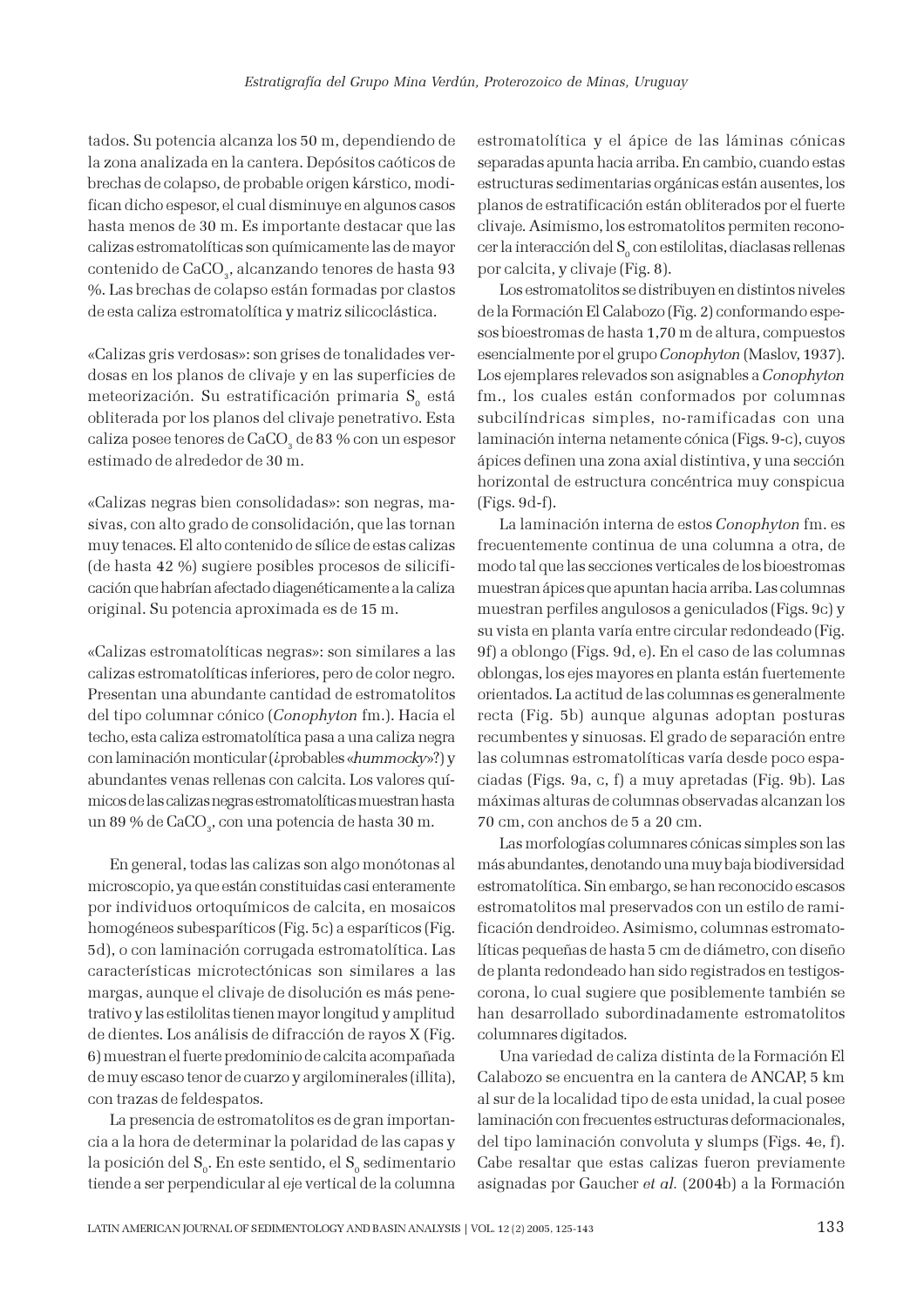

Figura 6. Difractogramas de rayos X (Arc: arcillas; Q; cuarzo; F: feldespatos; FK: feldespato potásico; Pl: plagioclasa; Ca: calcita; D: dolomita; I: illita; Cl: clorita: IS: interestratificado illita-esmecita; CS: interestratificado clotita-esmectita). Figure 6. XRD diagrams (Arc: clays; Q; quartz; F: feldspar; FK: potassium feldspar; Pl: plagioclase; Ca: calcite; D: dolomite; I: illite; Cl: Chlorite: IS: illite-smectite interlayer; CS: chlorite-smectite interlayer).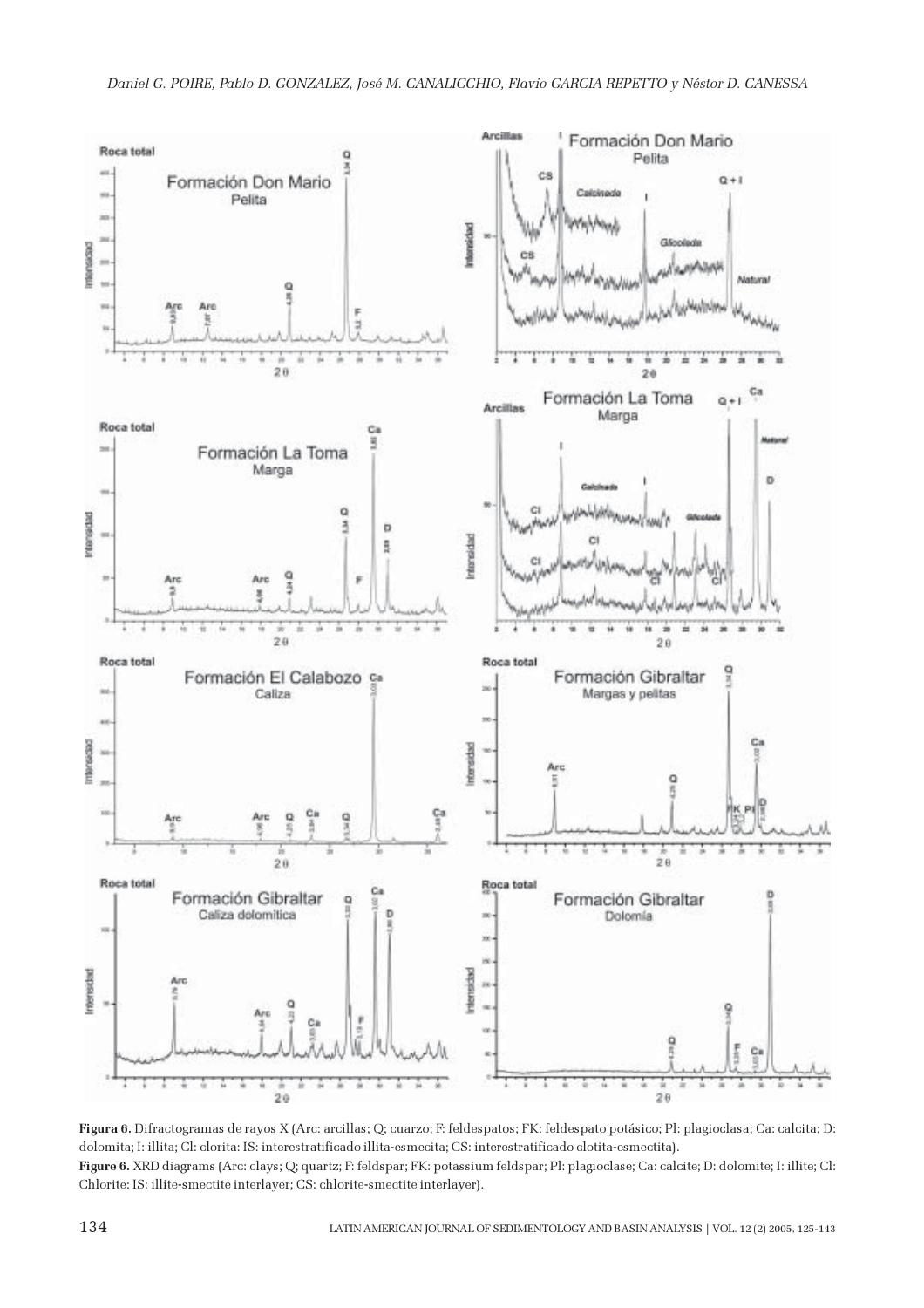Polanco del Grupo Arroyo del Soldado, cuando todavía no se conocía la estratigrafía detallada del Grupo Mina Verdún. En esta cantera no se han encontrado estromatolitos de ningún tipo, lo cual demuestra cambios faciales importantes en corta extensión (menos de 5 km). Hacia el sur, Gaucher et al. (2004a) asignaron la secuencia aflorante en la Cantera Burgueño, en las cercanías de Nueva Carrara, unos 40 km más al sur, al Grupo Mina Verdún. Las litologías expuestas allí son, de base a tope: metamargas, brechas calcáreas y calizas, calizas estromatolíticas y dolomías masivas. En las calizas estromatolíticas estos autores han reconocido muy buenos ejemplares del grupo Conophyton, similares a los descriptos en la Mina Verdún (Poiré et al., 2003a, b), considerando a estas calizas como una sección más austral de la Formación El Calabozo.

Formación Gibraltar (Poiré et al., 2003b): Esta unidad se dispone en discordancia erosiva, no angular, sobre las calizas de la Formación El Calabozo, con un espesor mayor a 60 m sin techo visible. Está constituida por pelitas y margas negras (Figs. 10a-c), calizas y calizas dolomíticas rosadas, y dolomías amarillentas (Figs. 10d, e), verdosas, moradas, grises y negras. Presenta una pseudobrecha basal de hasta 4 m de potencia, con «clastos» y cementos calcáreos que sugieren una posible autobrechación diagenética (Fig. 10d).

Las pelitas y margas gris oscuras a negras están laminadas y se presentan rellenando bajos paleotopográficos del sector basal de la Formación Gibraltar. En otros sectores de la cantera Mina Verdún o en la cantera de ANCAP aparecen intensamente asociadas con intercalaciones delgadas a gruesas de lentes calcáreos rosados a rojizos (Fig. 10b), masivos y también laminados, de buen grado de consolidación. Algunas capas calcáreas presentan trenes de óndulas asimétricas (Fig. 10c) y laminación entrecruzada. Todo el conjunto de pelitas y margas posee un espesor que puede alcanzar hasta un máximo de 40 m, pero que disminuye notablemente en altos positivos del paleorelieve labrado sobre las calizas de la Formación El Calabozo. Todas estas sedimentitas están cruzadas por venillas calcíticas finas. Los análisis difractométricos de rayos X muestran abundante cuarzo, calcita y arcillas, acompañados de escasos feldespatos y dolomita (Fig. 6).

Cabe destacar que su fuerte laminación y características litológicas han llevado a otros autores a incluirlas en la Formación Polanco (Gaucher et al., 2004b). Sin embargo, como se apuntó en párrafos anteriores, el conocimiento actual de la estratigrafía del Grupo Mina

| $P-2$<br>P-3<br>$P-4$<br><b>P-5</b><br>P-1<br>Muestra<br>%<br>TiO <sub>2</sub><br>0,58<br>0,44<br>0,54<br>0,65<br>0,61<br>Elementos minoritarios y trazas<br>$\overline{P}$<br>P3<br>$\overline{P-1}$<br>$P-5$<br>$P-4$<br>Muestra<br>PPM<br>Rb<br>157,09<br>143,81<br>111,39<br>148,21<br>165,43<br>Sr<br>13,87<br>9,38<br>14,31<br>33,16<br>23,25<br>Ϋ<br>23,11<br>24,67<br>20,43<br>22.85<br>30,74<br>145,91<br>97,59<br>Ζr<br>124, 21<br>121,80<br>145,77<br>33,58<br>31,78<br>26,99<br>28,78<br>35,89<br>La<br>Eu<br>0,95<br>0,88<br>0,95<br>1,16<br>1,00 | Elementos mayoritarios (óxidos) |       |      |      |      |      |  |
|----------------------------------------------------------------------------------------------------------------------------------------------------------------------------------------------------------------------------------------------------------------------------------------------------------------------------------------------------------------------------------------------------------------------------------------------------------------------------------------------------------------------------------------------------------------|---------------------------------|-------|------|------|------|------|--|
|                                                                                                                                                                                                                                                                                                                                                                                                                                                                                                                                                                |                                 |       |      |      |      |      |  |
|                                                                                                                                                                                                                                                                                                                                                                                                                                                                                                                                                                |                                 |       |      |      |      |      |  |
|                                                                                                                                                                                                                                                                                                                                                                                                                                                                                                                                                                |                                 |       |      |      |      |      |  |
|                                                                                                                                                                                                                                                                                                                                                                                                                                                                                                                                                                |                                 |       |      |      |      |      |  |
|                                                                                                                                                                                                                                                                                                                                                                                                                                                                                                                                                                |                                 |       |      |      |      |      |  |
|                                                                                                                                                                                                                                                                                                                                                                                                                                                                                                                                                                |                                 |       |      |      |      |      |  |
|                                                                                                                                                                                                                                                                                                                                                                                                                                                                                                                                                                |                                 |       |      |      |      |      |  |
|                                                                                                                                                                                                                                                                                                                                                                                                                                                                                                                                                                |                                 |       |      |      |      |      |  |
|                                                                                                                                                                                                                                                                                                                                                                                                                                                                                                                                                                |                                 |       |      |      |      |      |  |
|                                                                                                                                                                                                                                                                                                                                                                                                                                                                                                                                                                |                                 |       |      |      |      |      |  |
|                                                                                                                                                                                                                                                                                                                                                                                                                                                                                                                                                                |                                 |       |      |      |      |      |  |
|                                                                                                                                                                                                                                                                                                                                                                                                                                                                                                                                                                |                                 |       |      |      |      |      |  |
|                                                                                                                                                                                                                                                                                                                                                                                                                                                                                                                                                                | Gd                              | 5,26  | 4.14 | 4.11 | 4,29 | 5,06 |  |
| 1,94<br>2,10<br>2,58<br>Yb<br>2,00<br>2,08                                                                                                                                                                                                                                                                                                                                                                                                                                                                                                                     |                                 |       |      |      |      |      |  |
| 9,24<br>8,17<br>8,57<br>9,08<br>Th<br>10,84                                                                                                                                                                                                                                                                                                                                                                                                                                                                                                                    |                                 |       |      |      |      |      |  |
| 1,55<br>2,33<br>U<br>2,13<br>1,38<br>1,86                                                                                                                                                                                                                                                                                                                                                                                                                                                                                                                      |                                 |       |      |      |      |      |  |
| 57,00<br>Cr<br>59,00<br>49,00<br>57,00<br>70,00                                                                                                                                                                                                                                                                                                                                                                                                                                                                                                                |                                 |       |      |      |      |      |  |
| 10,40<br>8,70<br>Sc<br>11,50<br>11,00<br>13,00                                                                                                                                                                                                                                                                                                                                                                                                                                                                                                                 |                                 |       |      |      |      |      |  |
|                                                                                                                                                                                                                                                                                                                                                                                                                                                                                                                                                                |                                 |       |      |      |      |      |  |
| Th/U                                                                                                                                                                                                                                                                                                                                                                                                                                                                                                                                                           |                                 |       |      |      |      |      |  |
| 4,35<br>5,27<br>6,20<br>3,90<br>5,82                                                                                                                                                                                                                                                                                                                                                                                                                                                                                                                           |                                 |       |      |      |      |      |  |
|                                                                                                                                                                                                                                                                                                                                                                                                                                                                                                                                                                |                                 | Rb/Sr |      |      |      |      |  |
| 10,37<br>10,35<br>7,11<br>4,74<br>11,88                                                                                                                                                                                                                                                                                                                                                                                                                                                                                                                        |                                 |       |      |      |      |      |  |
| Th/Sc                                                                                                                                                                                                                                                                                                                                                                                                                                                                                                                                                          |                                 |       |      |      |      |      |  |
| 0.79<br>0.98<br>0,80<br>0,83<br>0,83                                                                                                                                                                                                                                                                                                                                                                                                                                                                                                                           |                                 |       |      |      |      |      |  |
| Zr/Sc                                                                                                                                                                                                                                                                                                                                                                                                                                                                                                                                                          |                                 |       |      |      |      |      |  |
| 12,69<br>11,94<br>11,07<br>11,21<br>11,22                                                                                                                                                                                                                                                                                                                                                                                                                                                                                                                      |                                 |       |      |      |      |      |  |
| Ti/Zr                                                                                                                                                                                                                                                                                                                                                                                                                                                                                                                                                          | Relaciones                      |       |      |      |      |      |  |
| 25,02<br>27,99<br>26,84<br>26,69<br>26,68                                                                                                                                                                                                                                                                                                                                                                                                                                                                                                                      |                                 |       |      |      |      |      |  |
| La/Sc                                                                                                                                                                                                                                                                                                                                                                                                                                                                                                                                                          |                                 |       |      |      |      |      |  |
| 2,92<br>3,06<br>3,10<br>2,62<br>2,76                                                                                                                                                                                                                                                                                                                                                                                                                                                                                                                           |                                 |       |      |      |      |      |  |
| La/Y                                                                                                                                                                                                                                                                                                                                                                                                                                                                                                                                                           |                                 |       |      |      |      |      |  |
| 1,25<br>1.17<br>1,36<br>1,56<br>1,18                                                                                                                                                                                                                                                                                                                                                                                                                                                                                                                           |                                 |       |      |      |      |      |  |
| Sc/Cr                                                                                                                                                                                                                                                                                                                                                                                                                                                                                                                                                          |                                 |       |      |      |      |      |  |
| 0,19<br>0,18<br>0,18<br>0,19<br>0.19                                                                                                                                                                                                                                                                                                                                                                                                                                                                                                                           |                                 |       |      |      |      |      |  |
| Eu/Eu*                                                                                                                                                                                                                                                                                                                                                                                                                                                                                                                                                         |                                 |       |      |      |      |      |  |
| 0,59<br>0,65<br>0,67<br>0,66<br>0,65                                                                                                                                                                                                                                                                                                                                                                                                                                                                                                                           |                                 |       |      |      |      |      |  |
| GdN/YbN                                                                                                                                                                                                                                                                                                                                                                                                                                                                                                                                                        |                                 |       |      |      |      |      |  |
| 1.73<br>2,13<br>1,66<br>1,60<br>1.59                                                                                                                                                                                                                                                                                                                                                                                                                                                                                                                           |                                 |       |      |      |      |      |  |

| Tabla 1. Resultados de análisis geoquímicos por IGCP-M de cinco |
|-----------------------------------------------------------------|
| muestras de pelitas de la Formación Don Mario.                  |

Table 1. Results of the IGCP-M geochemistry analysis of five black shales from Don Mario Formation

Verdún en su localidad tipo, señala que estas pelitas y margas pertenecen a la Formación Gibraltar.

Hacia el tope aumenta la presencia de lentes gruesas calcáreas, hasta que es cubierta por un manto de calizas y calizas dolomíticas rosadas, de 8 m de potencia. Estas rocas son masivas y litológicamente similares a las lentes descriptas, con tenores de CaCO $_{\tiny 3}$  variables entre 60 y 78 %. Presentan abundante calcita, dolomita y cuarzo, con moderados a bajos tenores de arcillas y feldespatos (Fig. 6).

Por arriba de estas calizas continúan dolomías de grano fino, homogéneo, de tonalidades amarillentas y verdosas claras hasta gris oscuras a negras y moradas, de buen grado de consolidación, con variedades masivas y laminadas (Fig. 9e). Su estratificación tiene actitudes variables a lo largo y a lo ancho de la faja, debido principalmente a cambios de rumbo e inclinación por el plegamiento producido por las zonas de cizalla (Fig. 1). El clivaje de disolución está prácticamente ausente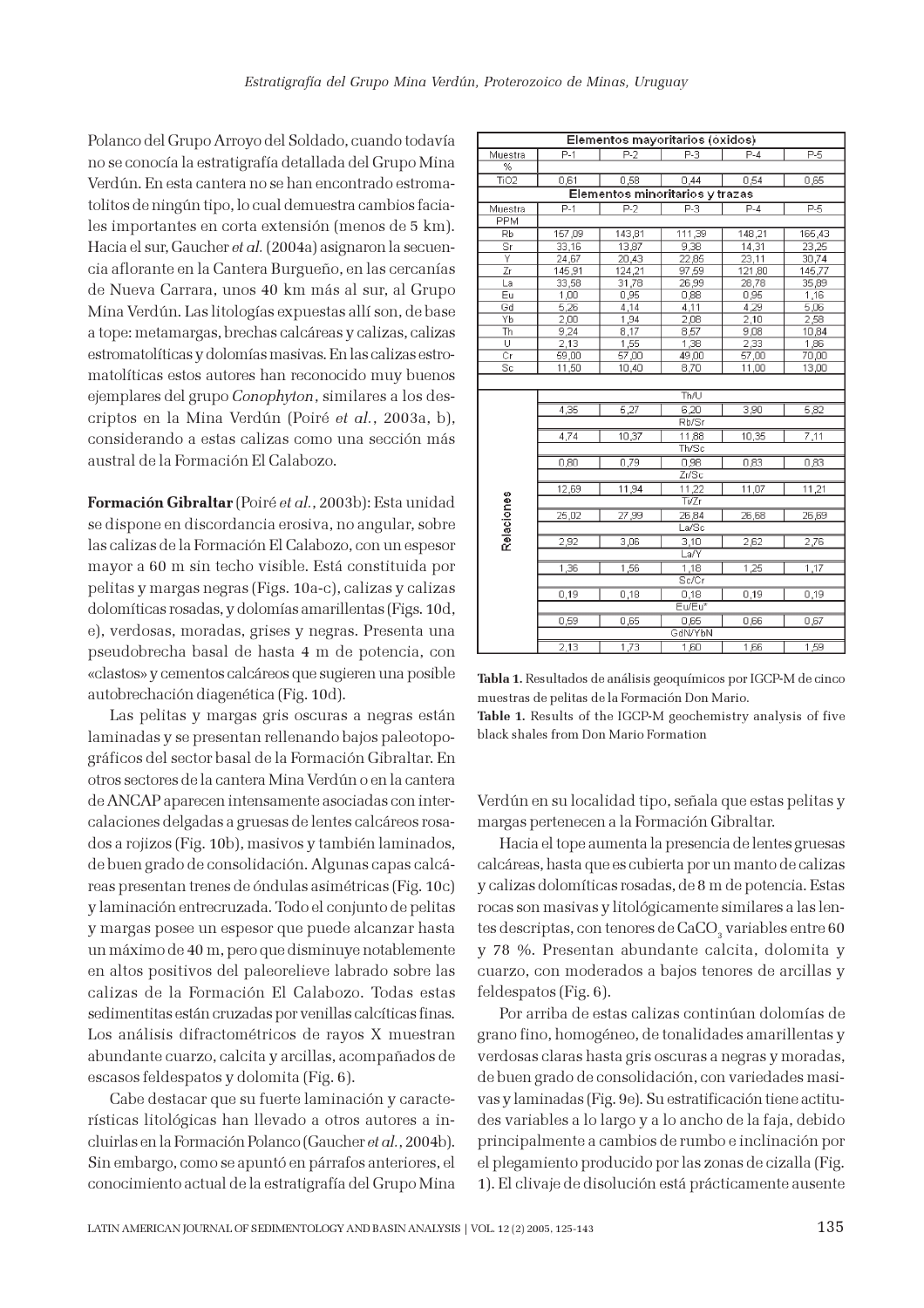

Figura 7. Gráficos geoquímicos para elementos minoritarios y trazas aplicados a pelitas. a) Th/U vs. Th para demostrar el grado de meteorización y retrabajo. b) Patrón de tierras raras para cinco muestras de pelitas (P1 a P5) normalizadas a Chondrites. c) Th/Sc vs. Zr/ Sc marcando el grado de reciclado y la composición del área fuente. d) Relación entre Th, Sc y Zr/10 a fin de determinar la procedencia. Figure 7. Minor and trace elements geochemical graphics applied to shales studies. a) Plot of Th/U vs. Th to show the degree of weathering and reworking; b) Chondrite-normalized REE plot for five shale samples (P1 to P5); c) Plot of Th/Sc vs. Zr/Sc showing reworking degree and source area composition; d) Th, Sc and Zr/10 plot for tectonic setting discrimination.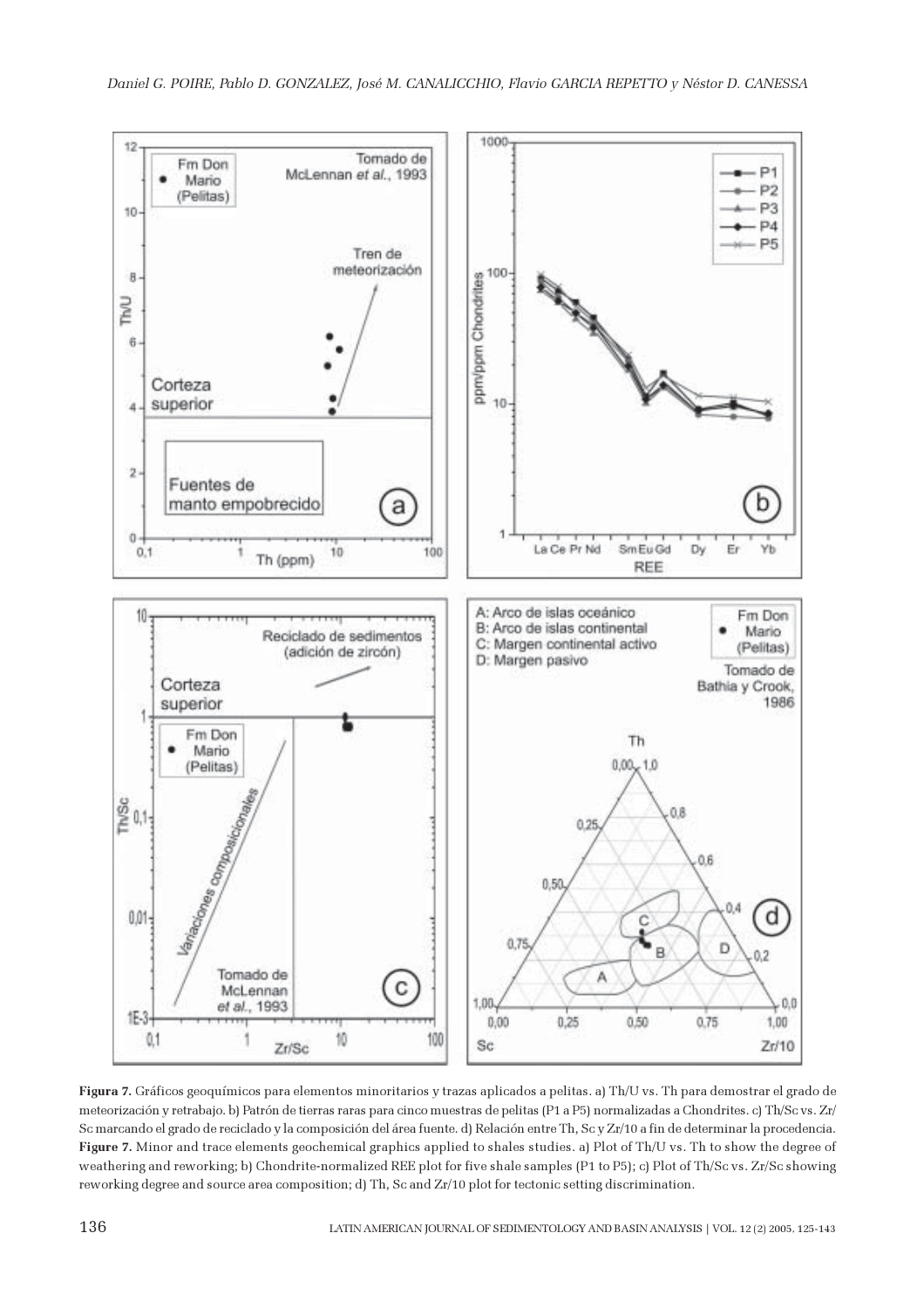y son características las fajas de cizalla con variados rumbos e inclinaciones.

Al microscopio están constituidas por un mosaico de dolomita micrítica a subesparítica fina (Fig. 5e), microcristalina y cementos silíceos de chert, atravesada por lentes micrométricas de cuarzo con textura granuda poligonal (granos que se cortan en puntos triples a 120°). En algunos sectores las bases cristalinas finas también muestran venas calcíticas, en cuyos bordes se producen recristalizaciones de romboedros de dolomita esparítica (Fig. 5f). Por difracción de rayos X se detecta muy abundante dolomita acompañada de cuarzo y muy escasa calcita (Fig. 6).

Formación Las Palmas (Poiré et al., 2003b): Conforma un manto de rocas esencialmente psefíticas que se disponen en discordancia erosiva sobre el Grupo Mina Verdún, con un espesor estimado de 50 m. Se trata de conglomerados castaño verdosos a castaño rojizos, masivos a groseramente estratificados, con clastos subangulosos a subredondeados de granitoides, volcanitas mesosilícicas y ácidas, y calizas, con bloques de hasta 25 cm de diámetro que tienen escasas intercalaciones de bancos lenticulares de areniscas rojizas (Fig. 9f). La estratificación es grosera, sólo está bien marcada en los bancos de areniscas y tiene rumbo noroeste-sudeste a norte-sur e inclinaciones de 25 a 64° hacia el occidente. Los conglomerados están atravesados por los mismos juegos de fajas de cizalla que afectan tectónicamente al Grupo Mina Verdún y al enjambre de diques que lo intruye.

Enjambre Subvolcánico Minas (González et al., 2004): El Grupo Mina Verdún y la Formación Las Palmas están cortados por un enjambre longitudinal de diques de rumbo latitudinal y subverticales. Los diques tienen hasta 7 m de espesor y son tabulares, aunque algunos de ellos presentan estructuras de boudinage con sectores de engrosamientos y adelgazamientos a lo largo del rumbo (de tipo «pinch and swell»). Producen salbandas de metamorfismo de contacto en las rocas de caja, localizadas en una faja de hasta 1 m de potencia en las paredes de los diques, transformando en hornfels a las pelitas y pizarras, y en skarns a las calizas. Se han distinguido diques de basaltos y de andesitas (González et al., 2004).

Diques de basalto: Están constituidos por dos variedades de basaltos negros y afaníticos, masivos a vesiculares y amigdaloides. Al microscopio, los basaltos tienen las siguientes características:

Tipo 1: son afíricos (sin fenocristales) y están constituidos por una pasta intergranular a traquítica de tablillas entrecruzadas de plagioclasa euhedral de composición labradorítica, que varía entre An49 y An59 (determinación óptica). Los huecos entre las tablillas están ocupados por clinopiroxeno, olivina, apatita prismática y minerales opacos aciculares y granulares. El clinopiroxeno está fresco, es granular y ecuante a prismático corto y subhedral. También en cristales ramificados, rectos y elongados. La olivina está alterada a bowlingita y su desequilibrio textural con la pasta está indicado por sobrecrecimientos y coronas de clinopiroxeno. Estos basaltos tienen amígdalas celulares (<1mm de diámetro) rellenas con carbonatos, clorita, prehnita fibrosa radial y posiblemente esmectitas. Algunos huecos entre las plagioclasas también están rellenos con esmectitas (vidrio recristalizado?) y con un agregado de minerales castaños con textura en cocarda.

Tipo 2: son microporfíricos, con escasos microfenocristales frescos de plagioclasa euhedral (bitownita ~An83 - determinación óptica). La pasta es intergranular a traquítica (tamaño de grano: ~1 mm) constituida por tablillas entrecruzadas a levemente orientadas de plagioclasa subhedral y zonal (composición labradorítica semejante a la pasta de los basaltos afíricos), y huecos ocupados por olivina subhedral (alterada a bowlingita), granos de clinopiroxeno (alteración parcial a clorita) y minerales opacos. Estos basaltos también



Figura 8. Relaciones estructurales entre las columnas estromatolíticas atravesadas por venas subhorizontales de calcita y estilolitas cuspadas.

Figure 8. Structural relationships between the stromatolitic columns crossing by subhorizontal calcitic veins plus cuspate stylolites.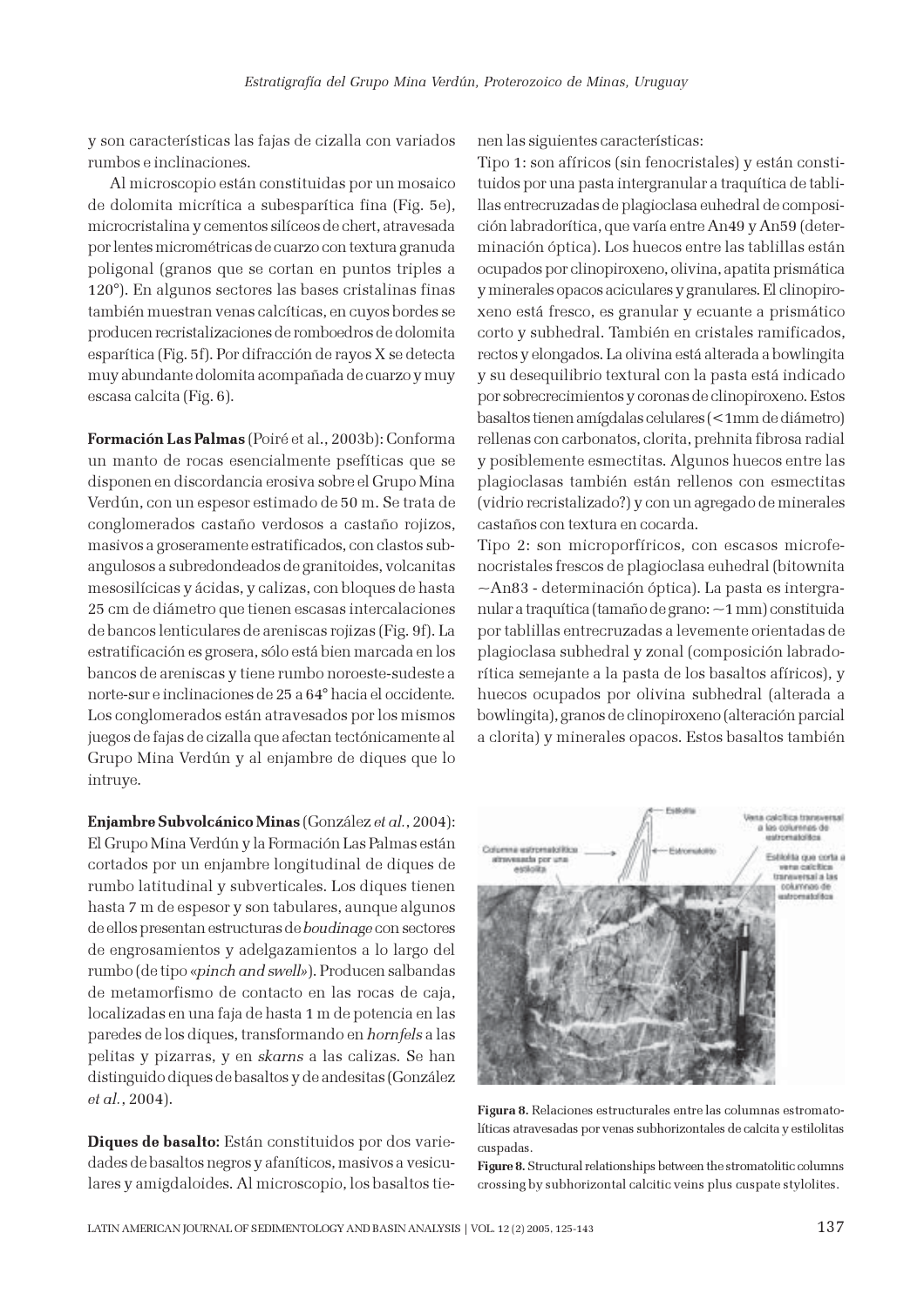tienen amígdalas celulares rellenas con carbonatos y una mezcla de cloritas y serpentinas.

Diques de andesita: Las andesitas son grises a gris verdosas y microporfíricas, con escasos microfenocristales (<1mm) de plagioclasa y anfíbol y una pasta afanítica transicional a microgranosa. Al microscopio la pasta está constituida por plagioclasa, anfíbol y biotita verde primaria en un arreglo seriado a microgranoso, y además exhibe escasos carbonatos, cuarzo y feldespato (alcalino?) intersticiales, estos dos últimos con textura granofírica. La plagioclasa subhedral está reemplazada parcialmente por calcita y sericita. Su composición es más ácida respecto de las plagioclasas de la pasta de los basaltos, variando entre oligoclasa (An28) y andesina (An46). Los anfíboles sub a anhedrales (fenocristales y pasta) están reemplazados por escamas decusadas de biotita castaña secundaria, indicando procesos subsólidos de reemplazo deutérico tardío a postmagmáticos, también identificados en las plagioclasas. Las biotitas primarias están frescas y se ubican en agregados o glomérulos dispuestos al azar. Los minerales accesorios son apatita, rutilo, opacos y circón.

Se ha observado otro cuerpo intrusivo hacia el sector de El Calabozo, dentro de la Cantera Mina Verdún. El mismo se encuentra pobremente aflorado y consiste en un filón capa de diabasa pardo oscuro, afanítico, con salbandas de metamorfismo de contacto contra rocas de la Formación El Calabozo (Fig. 1). Dicho cuerpo está en estudio y todavía no se ha observado una relación directa de campo entre éste y los diferentes diques.

# Cuarcitas del Cerro Verdún

En el tope del cerro Verdún se han identificado bancos de cuarcitas blanquecinas cuya relación de campo con el Grupo Mina Verdún es de índole tectónico, mediante un sobrecorrimiento que las transportó sobre la mencionada unidad (González et al., 2004). Es importante destacar que las cuarcitas no están atravesadas por el Enjambre Subvolcánico Minas, y además su estratificación está plegada según un estilo apretado («tight»), con ejes de pliegues con buzamientos hacia el esteestesudeste, variables entre 31 y 50° que no afectó al Grupo Mina Verdún.

Las cuarcitas están cortadas por fajas de cizalla frágil con slickensides o espejos de falla que contienen estriaciones y crestas que buzan hacia el SO - S con ángulos muy bajos entre 10 y 14°. Al microscopio, las cuarcitas están constituidas por cuarzo y en menor proporción

por feldespatos, con textura granoblástica suturada a poligonal e inequigranular. Entre los granos de cuarzo y feldespatos se disponen escasas escamas de sericita interesquistosa. Estas cuarcitas han sido asignadas previamente por Gaucher (2000) a la Formación Cerro Espuelitas, de edad ediacareana.

# CONSIDERACIONES SEDIMENTOLOGICAS Y ESTRATIGRAFICAS

Las pelitas negras de la unidad basal del Grupo Mina Verdún, Formación Don Mario, poseen abundante material orgánico y piritas que en conjunto señalan ambientes fuertemente reductores de baja energía. Con respecto a la geoquímica de estas pelitas negras, cabe señalar en primer término que los procesos de meteorización y retrabajo de sus áreas fuentes, en condiciones oxidantes, producen una pérdida de U, lo cual es mucho más notorio cuando se trata de sedimentos finos (McLennan y Taylor, 1980; Taylor y McLennan, 1985; McLennan et al., 1993). Este proceso eleva la relación Th/U a valores mayores de 3,5 y 4,0 que son los registrados en rocas de corteza continental superior antigua (McLennan et al., 1993). Tal como se observa en la figura 7a, mientras que el contenido de U varía entre las muestras, el de Th permanece constante. Esta distribución podría asociarse a cambios en el grado de meteorización y/o retrabajo en las áreas fuentes pero con una misma proveniencia. Asimismo, las relaciones Rb/Sr marcadas (Tabla 1), también indicarían una fuerte meteorización y/o reciclado (McLennan et al., 1993). Además, el enriquecimiento en zircón reflejado en la alta relación Zr/Sc (Fig. 7c), también marca un intenso proceso de selección y retrabajo de las sedimentitas.

Desde el punto de vista de la procedencia, elementos tales como Th, Sc y Zr, más las tierras raras, son particularmente útiles, ya que son insolubles y usualmente inmóviles en condiciones superficiales. De esta manera preservan las características de las rocas fuente (Taylor y McLennan, 1985; Bathia y Crook, 1986; McLennan et al., 1990; McLennan et al., 1993). En cuestión, tal como se aclaró anteriormente, la relación Th/Sc (Fig. 7c) indica una procedencia cortical superior (Taylor y McLennan, 1985; McLennan et al., 1990). Asimismo, el fuerte enriquecimiento en las tierras raras livianas (Fig. 7b) marcaría aportes de materiales de composición relativamente félsica (McLennan et al., 1993). Además la notoria anomalía negativa de Eu (Fig. 7b), se asocia comúnmente a una avanzada diferenciación magmática. Dicha anomalía, junto al patrón de las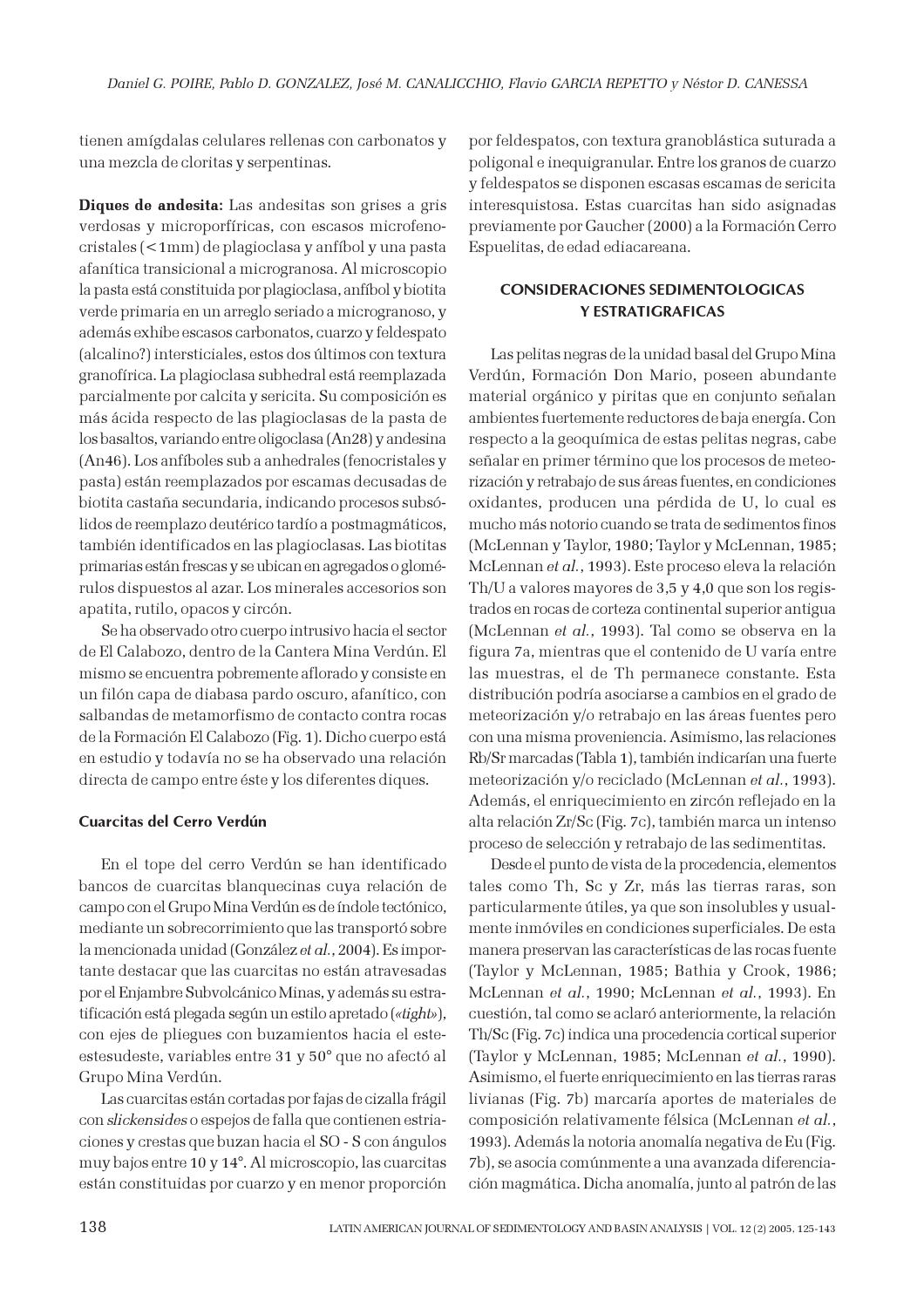

Figura 9. Estromatolitos. a) Corte oblicuo de columnas estromatolíticas de Conophyton fm. b) Columnas estromatolíticas muy apretadas, de actitud recta. c) Corte en sección vertical de Conophyton fm., donde se aprecia su laminación cónica y columnas estromatolíticas espaciadas. d) Vista en planta de Conophyton fm. con sección concéntrica regular oblonga; e) Conjunto de columnas estromatolíticas de secciones redondeadas y oblongas fuertemente orientadas. f) Sección redondeada de columnas estromatolíticas, vista en planta (barra = 10cm).

Figure 9. Stromatolites. a) Oblique section of the stromatolite columns of Conophyton fm. b) Straight, very close stromatolite columns. c) Vertical section of the Conophyton fm. with its conical laminae and quite spaced stromatolite columns. d) Plant view of the Conophyton fm. with regularly oblong concentric structure. e) Strongly orientated, rounded to oblong stromatolite columns. f) Rounded stromatolite columns in a plant view (bar = 10 cm).

demás tierras raras (Fig. 7b), es común tanto en rocas de corteza continental superior antigua que aportan a márgenes pasivos o a cuencas continentales colisionales, como en arcos jóvenes diferenciados que alimentan cuencas de retroarco y trasarco (Taylor y McLennan, 1985; McLennan et al., 1990; McLennan et al., 1993). Sin embargo, a partir de las funciones discriminantes de Bathia y Crook (1986; Fig. 7d, Tabla 1), se determina una posible procedencia con influencias entre arco de islas continental y margen continental activo.

Es interesante destacar que las relaciones de Eu/ Eu<sup>\*</sup> (entre 0,59 y 0,67; Tabla 1) y de  $Gd_{N}/Yb_{N}$  (entre 1,59 y 2,13; Tabla 1) se ajustan a las correspondientes



Figura 10. Fotos de campo. a) Contacto entre las formaciones El Calabozo y Gibraltar (cantera ANCAP). b) Margas y pelitas oscuras con intercalaciones delgadas a medias de caliza rosada (cantera ANCAP). c) Trenes de óndulas asimétricas en estás margas (cantera ANCAP). d) Brecha diagenética de la base de la Formación Gibraltar (cantera Mina Verdún, barra= 20 cm). e) Dolomías laminadas de la Formación Gibraltar (cantera Mina Verdún. f) Conglomerados polimícticos de la Formación Las Palmas (Cruce Ruta 12 y las vías). Figure 10. Field pictures. a) Stratigraphic boundary between El Calabozo and Gibraltar formations (ANCAP quarry). b) Dark marls and shales with pink limestone bed of the Gibraltar Formation (ANCAP quarry). c) Ripple-marks on top of these marl beds. d) Diagenetic breccias of the base of the Gibraltar Formation (Mina Verdún quarry, bar= 15 cm). e) Laminated dolostones of the Gibraltar Formation (Mina Verdún quarry). f) Polymitic conglomerates of the Las Palmas Formatión (Road 12 and railway cut).

a rocas no arqueanas (McLennan et al., 1990; McLennan et al., 1993). Cabe destacar que estos autores establecen para rocas arqueanas valores de Eu/Eu\* mayores a 0,65 hasta sin anomalía (Eu/Eu $* = 1$ ) y de Gd<sub>N</sub>/Yb<sub>N</sub> mayores a 2,0. Este es un elemento importante a tener en cuenta, ya que sólo se dispone para la secuencia en tratamiento, una edad mínima de 485,2  $\pm$  12,5 Ma (González et al., 2004). La geoquímica de las pelitas de la Formación Don Mario sugieren que sus fuentes de procedencia son post-arqueanas.

En síntesis, los análisis geoquímicos de elementos minoritarios y trazas permiten extraer algunas conclusiones preliminares importantes. En primera medida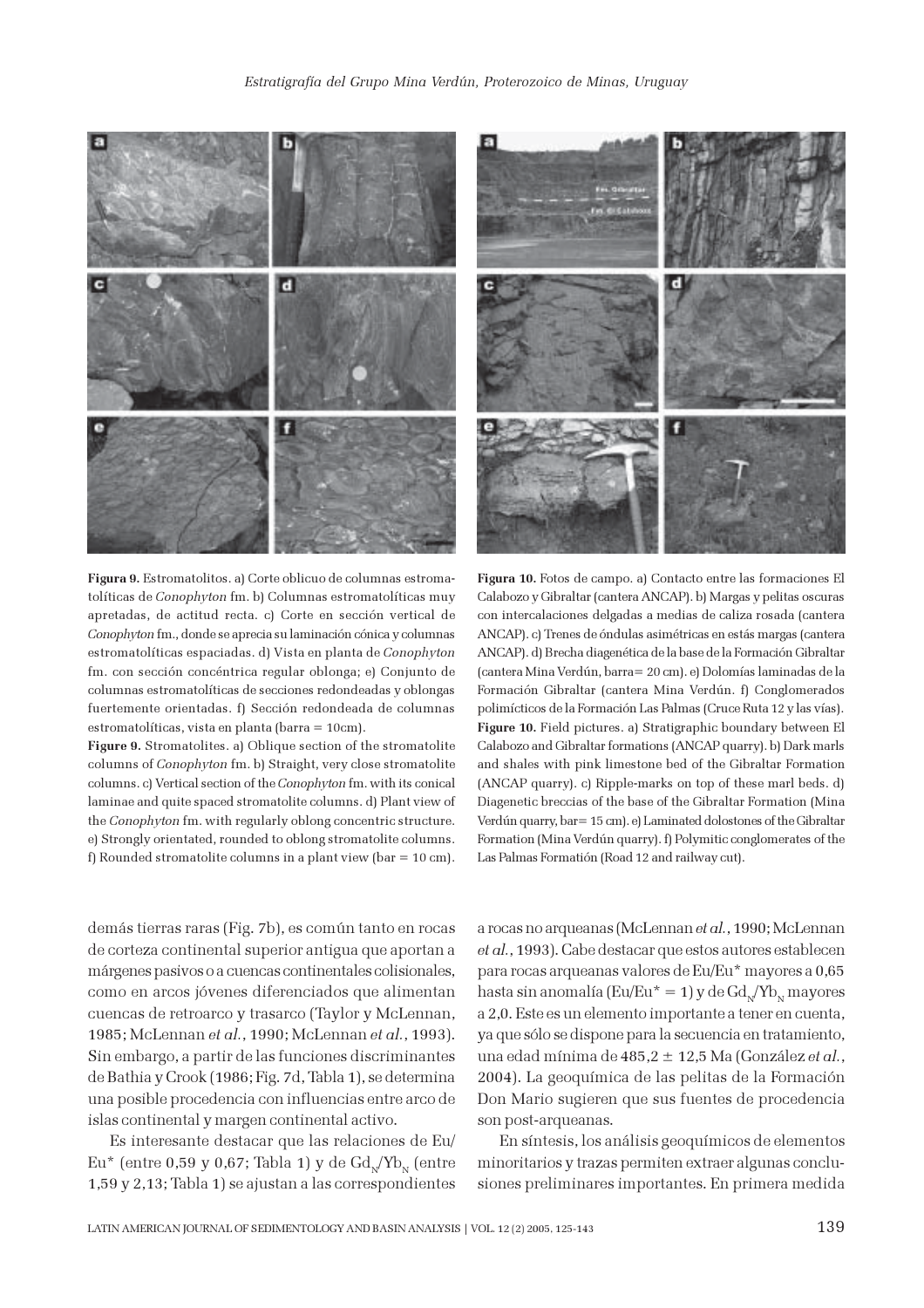

Figura 11. Modelo de estromatofacies elaborado por Poiré (1987, 1990, 2002 modificado) en donde se observa la posición paleoambiental de la Formación El Calabozo, portadora de Conophyton fm. (modificado de Poiré et al., 2003b).

Figure 11. Stromatolite facies model (modified from Poiré 1987, 1990, 2002) with the interpreted location of the Conophyton fm. of the El Calabozo Formation (modified from Poiré et al., 2003b).

se determina un importante proceso de meteorización, retrabajo y selección en las áreas fuentes. También es claro y coincidente que la procedencia es de materiales corticales superiores félsicos altamente diferenciados, probablemente a partir de un ámbito tectónico de arco islándico continental a margen activo continental. Posiblemente podrían responder al «forebulge» o al margen pasivo de una cuenca de retroarco, lo cual coincidiría con el notable reciclado presente en estas sedimentitas (Bathia y Crook, 1986; McLennan et al., 1993). Por último, se acotaría a gran escala la edad máxima de estas rocas al Proterozoico, ya que los diversos análisis demuestran claramente una procedencia a partir de sucesiones post-arqueanas.

Las margas de la Formación La Toma marcan el inicio de cambios importantes en el ambiente, ya que comienzan paulatinamente a producirse las condiciones necesarias para el desarrollo de una sedimentación carbonática: incremento en la cristalinidad de las aguas, somerización, mejores condiciones climáticas y todo aquello que contribuya a la instalación de una fábrica carbonática, que en tiempos precámbricos era esencialmente dominada por algas. Cabe pensar que estas margas podrían haber sido parte de una rampa carbonática que se transforma en plataforma carbonática una vez instalada una barrera (Wilson, 1975). La Formación El Calabozo es un ejemplo claro de dicha plataforma, con un profuso desarrollo de estromatolitos. En depósitos al borde del talud de la plataforma se desarrollan generalmente sedimentitas finas deformadas como las observadas en la Formación El Calabozo de la cantera de ANCAP. Esto demostraría que el límite entre el talud y la plataforma se encontraría entre esta última cantera y la de Mina Verdún.

El grupo Conophyton ha sido interpretado como estromatolitos desarrollados en ambientes marinos submareales en sus sectores más profundos por Poiré (1987, 2002, 2003) basado en los ciclos estromatolíticos de la Formación Villa Mónica del Grupo Sierras Bayas, en el Precámbrico de Olavarría, Sistema de Tandilia, Argentina, y en las ideas de Logan et al. (1964) y Donaldson (1976). Coincidente con estas interpretaciones, Sallu Filho y Fairchild (2003) sostienen para los Conophyton proterozoicos del Grupo Itaiacoca en las canteras de Indumine y Lavrinhas, estado de San Pablo, Brasil, un crecimiento en ambientes marinos, de plataforma profunda, probablemente por debajo del nivel de olas de buen tiempo o incluso por debajo de la base del tren de olas de tormenta.

Como se observa en la figura 11, el modelo conceptual desarrollado por Poiré (1987) muestra una variación en la morfología de los estromatolitos con la batimetría, de modo que los estromatolitos columnares digitados son esencialmente intermareales, los bulbosos son submareales someros y los cónicos son submareales más profundos. De modo tal que los niveles de muy baja biodiversidad y gran abundancia de Conophyton, sugieren un ambiente marino submareal muy recurrente para la Formación El Calabozo, con posibles niveles de somerización representados por los digitados de menor escala.

La presencia de holladas rellenas con brechas de colapso dentro de las calizas y el paleorelieve labrado en el techo de la Formación El Calabozo sugiere el retiro prolongado del mar con una caída de su nivel relativo y la instalación de un paisaje kárstico. Luego de un período de tiempo importante, el mar ingresa nuevamente con relleno pelítico en las partes basales deprimidas pertenecientes a la Formación Gibraltar, con una paulatina somerización marcada por el incremento de margas y calizas dolomíticas rosadas que culminan con la presencia de manto netamente de dolomías que corona la secuencia. Lamentablemente, los rasgos sedimentarios primarios en estas dolomías están muy obliterados como para establecer un análisis de facies y microfacies que permitan esbozar interpretaciones paleoambientales más detalladas.

Finalmente, en cuanto a la edad del Grupo Mina Verdún, la misma es todavía incierta. Dataciones K/Ar en roca total sobre el enjambre de diques que corta al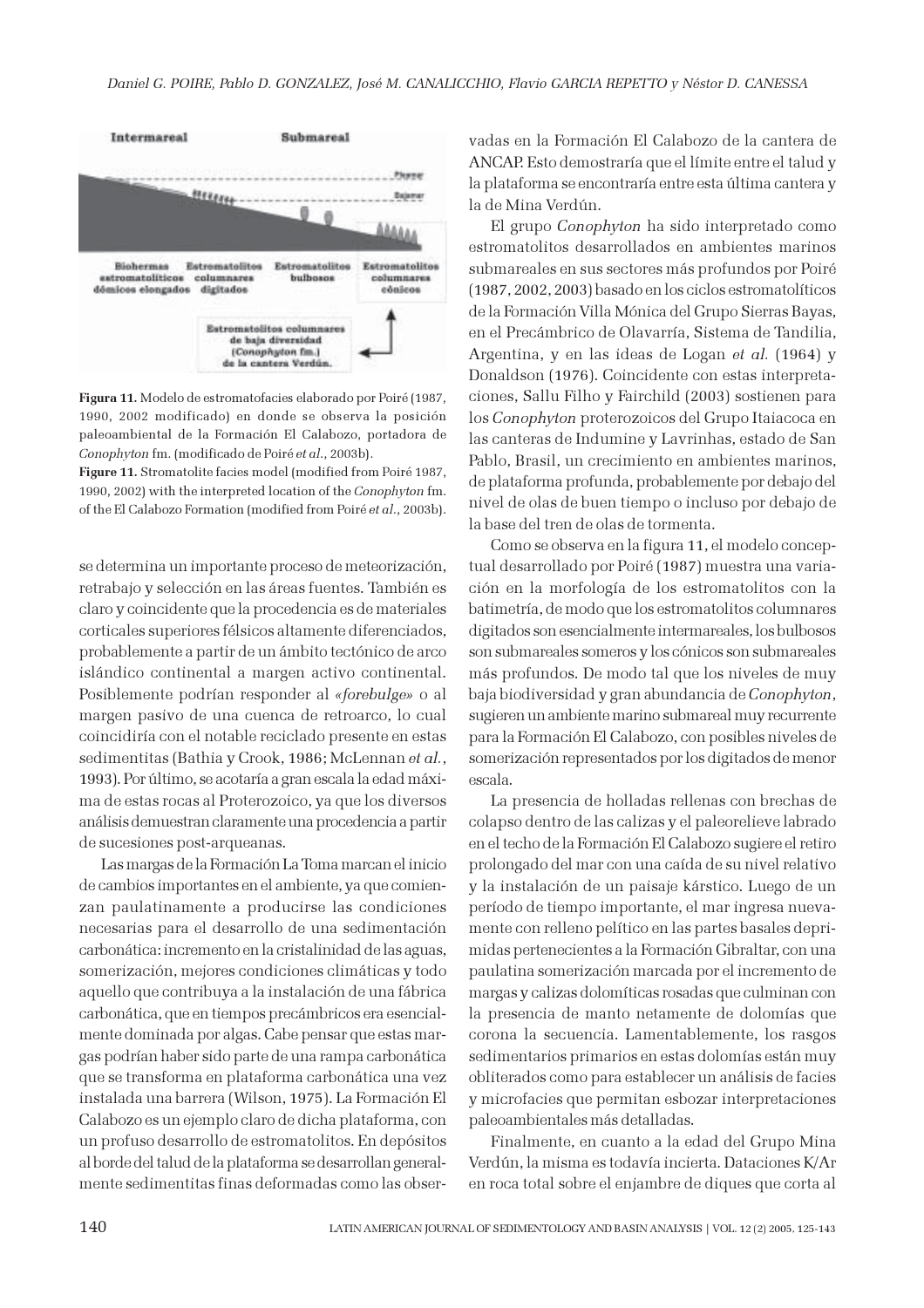Grupo Mina Verdún, arrojaron un valor de 485,2 ± 12,5 Ma interpretado como una edad mínima de enfriamiento para estadios deutéricos tardío- a post-emplazamiento del enjambre (González et al., 2004). En el mismo sentido, la geoquímica de las pelitas de la Formación Don Mario sugiere una edad post-arqueana para las mismas y sus áreas de aporte.

El grupo Conophyton tienen un amplio rango de distribución en el Precámbrico, desde el Proterozoico temprano al Ediacareano según Cloud y Semikhatov (1969) y del Aphebiano medio al Ripheano terminal en los registros de Semikhatov (1976) para el Precámbrico de la Unión Soviética. En consecuencia resulta dificultoso ajustar la edad de las calizas de la Formación El Calabozo con el hallazgo de Conophyton fm. Estudios detallados sobre la microestructura de estos estromatolitos (actualmente en ejecución) permitirán una mejor clasificación taxonómica de estos ejemplares de Conophyton y una acotación temporal más definida de esta secuencia sedimentaria.

En Uruguay fueron descriptos estromatolitos preediacareanos a 30 km al noreste del Cerro Verdún por Sprechmann et al. (1994) y Gaucher et al. (1996), en asomos de la Formación Cerro de Villalba, integrante del denominado Grupo Basal de Gaucher y Sprechmann (1995). Sin embargo, la morfología de estos estromatolitos es completamente diferente, ya que se trata de una asociación de formas estratiformes, nodular-estratiforme (LLH-C, LLH-V en la clasificación de Logan et al., 1964) y columnares (SH-V de la misma clasificación), junto a brechas estromatolíticas interpretadas como depósitos intermareales a supramareales. Estos podrían ser representantes más someros respecto de los estromatolitos de la Formación El Calabozo, siempre y cuando estas dos secuencias sean coetáneas. Sin embargo, no existen datos radimétricos o isotópicos que permitan comprobar esta hipótesis.

Otra secuencia sedimentaria precámbrica relativamente cercana a la de Minas se encuentra en Olavarría, en el Sistema de Tandilia de Argentina. Ejemplares muy bien preservados de Conophyton ?ressotti y Conophyton fm. han sido registrados en las dolomías de la Formación Villa Mónica (Poiré, 1993) del Grupo Sierras Bayas, acompañados por Colonella fm., Cryptozoon fm., Gongylina fm., Gymnosolem fm., Inzeria fm., Jacutophyton fm., Jurusonia nisvensis, Katavia fm., Kotuikania fm., Kussiella fm., Minjaria fm., Parmites fm., Parmites Cf. cocrescens y Stratifera fm. (Poiré, 1989, 1993). La edad de estas dolomías fue restringida al intervalo de 800 a 900 Ma mediante su asociación estromatolítica y ajustada en 795 Ma para su diagénesis a través de estudios radimétricos (Cingolani y Bonhomme, 1988). Aunque esta secuencia podría ser correlacionada con aquella de la Formación El Calabozo, existe un fuerte contraste en la estromatodiversidad de ambas secuencias. La de la Formación Villa Mónica muestra un alto grado de diversidad de estromatolitos, mientras que la de la Formación El Calabozo es muy baja.

Por lo expuesto, la secuencia sedimentaria del Grupo Mina Verdún parece ser una unidad nueva no correlacionable con las unidades sedimentarias precámbricas conocidas en la región. Futuros trabajos sobre sus estromatolitos, la geoquímica isotópica de sus rocas y otros estudios de detalle, podrían permitir mejorar la asignación temporal y la ubicación de esta unidad en el esquema estratigráfico del Proterozoico sedimentario de Uruguay.

## **CONCLUSIONES**

• La sucesión sedimentaria de la Cantera Mina Verdún y su área de influencia, está constituida de base a techo, por las siguientes unidades: 1) Grupo Mina Verdún, con sus formaciones Don Mario, La Toma, El Calabozo y Gibraltar; 2) Formación Las Palmas; 3) Enjambre Subvolcánico Minas; y 4) Cuarcitas del tope del cerro Verdún.

• Análisis geoquímicos preliminares de pelitas de la Formación Don Mario indican un aporte de materiales corticales superiores altamente diferenciados y con una fuerte meteorización, retrabajo y selección en sus áreas fuentes.

• La evolución vertical y lateral del Grupo Mina Verdún indicaría un pasaje gradual y concordante de depósitos marinos de baja energía y reductores (Formación Don Mario) al desarrollo de una rampa carbonática (Formación La Toma) que finaliza su evolución en una plataforma calcárea estromatolítica (Formación El Calabozo). • La Formación El Calabozo presenta numerosos niveles con abundantes estromatolitos y baja diversidad, principalmente columnares de laminación cónica, representados esencialmente por Conophyton fm.

• Esta asociación de estromatolitos sugiere un ambiente marino submareal profundo recurrente para la sedimentación de la Formación El Calabozo.

• Las características sedimentológicas de afloramientos cercanos indicarían una sedimentación en un ámbito de talud asociada a la plataforma carbonática.

• Entre la Formación El Calabozo y la Formación Gibraltar se desarrolló una importante paleosuperficie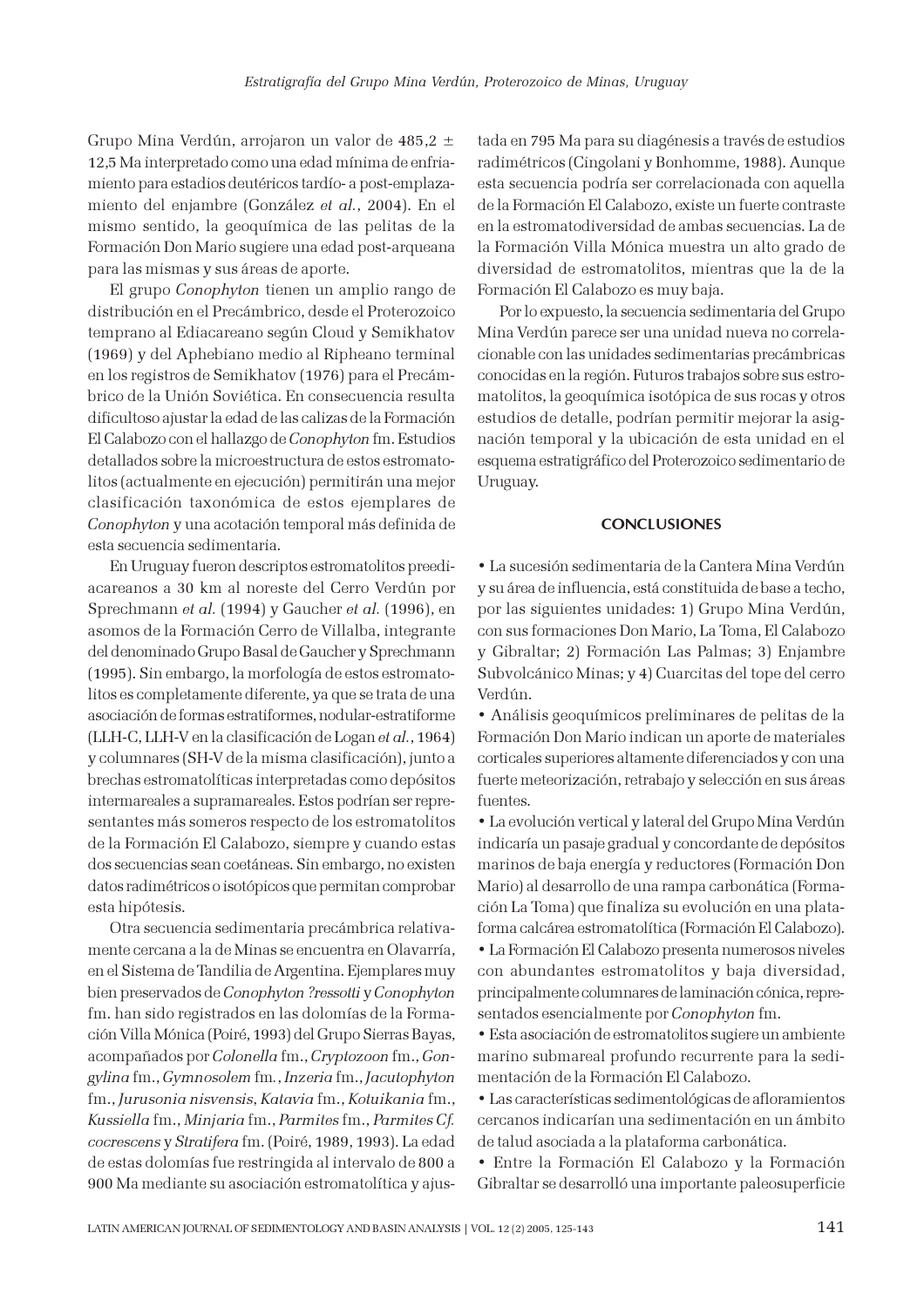kárstica, la cual indica un prolongado tiempo de exposición subaérea, relacionado seguramente con un descenso relativo del nivel del mar.

• La fuerte dolomitización que afecta a la Formación Gibraltar impide realizar, hasta el momento, una interpretación sedimentológica de mayor detalle.

• Por comparaciones geológicas, el Grupo Mina Verdún es una unidad nueva no correlacionable directamente con las unidades sedimentarias precámbricas conocidas en la región (Grupos Basal y Arroyo del Soldado).

# Agradecimientos

A Claudio Gaucher por sus permanentes sugerencias, comentarios y recorridas de campo, que permitieron avanzar en el conocimiento estratigráfico de la cantera Mina Verdún y su comparación con otras unidades del Precámbrico sedimentario de Uruguay. A los colegas Peter Sprechmann, Leda Sánchez Betucci, Alfredo Benialgo, Héctor De Santa Ana, Gerardo Veroslavski, Robert Ginsburg y Thomas Fairchild por el intercambio de ideas y estímulo. A todo el grupo uruguayo de geólogos y estudiantes avanzados del proyecto IGCP 478 por su entusiasmo en la discusión de ideas y sugerencias. Al personal profesional y técnico de la Compañía Uruguaya de Cementos Pórtland de Minas, y de Cementos Avellaneda de Argentina, por el permanente apoyo brindado. A los árbitros que han contribuido con sus sugerencias a enriquecer el manuscrito original. Esta es una contribución al Proyecto IGCP 478 «Neoproterozoic-Early Paleozoic Events in SE-Gondwana».

## REFERENCIAS BIBLIOGRAFICAS

- Bhatia, M.R. y K.A.W. Crook, 1986. Trace element characteristics of graywackes and tectonic setting discrimination of sedimentary basins. Contributions to Mineralogy and Petrology 92:181-193.
- Bossi, J. y N. Campal, 1992. Magmatismo y tectónica transcurrente durante el Paleozoico inferior en Uruguay. En J.C. Gutiérrez Marco, J. Saavedra y I. Rábano (Eds.), Paleozoico inferior de Iberoamérica. Universidad de Extremadura, 343-356. España.
- Bossi, J. y R. Navarro, 2000. Recursos minerales del Uruguay. Departamento de Publicaciones de la Universidad de la República, Montevideo, 416 pp.
- Bossi, J., A. Fernández y G. Elzalde, 1965. Predevoniano en el Uruguay. Boletín de la Facultad de Agronomía 78.
- Cingolani, C. y M.G. Bonhomme, 1988. Resultados geocronológicos en niveles pelíticos intercalados en las dolomías de Sierras Bayas (Grupo La Tinta), Provincia de Buenos Aires. Segundas Jornadas Geológicas Bonaerenses, Actas I:283-289.
- Caorsi, J. y J. Goñi, 1958. Geología Uruguaya. Boletín Instituto Geológico del Uruguay 37.
- Cloud P.E. y M.A. Semikhatov, 1969. Proterozoic stromatolite zonation. American Journal of Science 267:1017-1061.
- Donaldson, J.A., 1976. Paleoecology of Conophyton and associated stromatolites in the Precambrian Dismal Lake and Rae Groups, Canada. En M.R. Walter (Ed.), Stromatolites. Elsevier, 523-534. Amsterdam.
- Gaucher, C., 2000. Sedimentology, palaeontology and stratigraphy of the Arroyo del Soldado Group (Vendian to Cambrian, Uruguay). Beringeria 26:1-120.
- Gaucher, C. y A. Schipilov, 1994. Formaciones de hierro bandeadas del Vendiano del Uruguay. Paleociencias del Uruguay 2:3-5.
- Gaucher, C. y P. Sprechmann, 1995. Paleontología, sedimentología y paleogeografía del Proterozoico medio y superior del terreno Nico Pérez, Uruguay. Sexto Simposio Sul-Brasileiro de Geología. Primer Encontro de Geología del Cono Sur, Boletim de Resumos Expandidos 101-104.
- Gaucher, C., F. Cernuschi y L. Chiglino, 2004a. Ocurrencia de Conophyton en Cantera Burgueño (Nueva Carrara, Uruguay): nuevos afloramientos del Grupo Mina Verdún y su importancia. Cuarto Congreso Uruguayo de Geología, CD.
- Gaucher, C., L. Chiglino y E. Peçoits, 2004b. Southernmost exposures of the Arroyo del Soldado Group (Vendian to Cambrian, Uruguay): Palaeogeographic implica-tions for the amalgamation of W-Gondwana. Gondwana Research 7:701-714.
- Gaucher, C., P. Sprechmann y A. Schipilov, 1996. Upper and Middle Proterozoic fossiliferous sedimentary sequences of the Nico Pérez Terrane of Uruguay: lithostratigraphic units, paleontology, depositional environments and correlations. Neues Jahrbuch Für Geologie Und Paläontologie 199:339-367.
- Gaucher, C., P. Sprechmann y J. Montaña, 1998. New advances of the geology of the Vendian to Cambian Arroyo del Soldado Group of the Nico Pérez terrane of Uruguay. Neues Jahrbuch Für Geologie Und Paläontologie 1998:106-118.
- Gaucher, C., P.C. Boggiani, P. Sprechmann, A.N. Sial y T.R Fairchild, 2001. La plataforma Corumbá-Arroyo del Soldado: eslabón paleogeográfico entre unidades del Vendiano-Cámbrico de Sudamérica y Africa. Primer Coloquio Internacional: Vendiano-Cámbrico del Gondwana Occidental, Resúmenes 11- 13, Montevideo.
- González, P.D., D.G. Poiré, J.M. Canalicchio y F. García Repetto, 2004. Geología y marco tectono-magmático de un enjambre longitudinal de diques del terreno Lavalleja (Minas, Uruguay). Cuarto Congreso Uruguayo de Geología, CD.
- Kawashita, K, C. Gaucher, P. Sprechmann, W. Teixeira y R. Victoria, 1999. Preliminary chemostratigraphic insights on carbonate rocks from Nico Perez Terrane Uruguay. Second South American Symposyum on Isotope Geology, Actas I:394-402.
- Logan, R.W., R. Rezak y R.N. Ginsburg, 1964. Classification and environmental significance of algal stromatolites. Journal of Geology 72:68-83.
- McLennan, S.M., S. Hemming, D.K. McDaniel y G.N. Hanson, 1993. Geochemical approaches to sedimentation, provenance and tectonics. En M.J. Johnsson y A. Basu (Eds.): Processes Controlling the Composition Of Clastic Sediments. Geological Society of America, Special Paper 284:21-40.
- McLennan, S.M. y S.R. Taylor, 1980. Th and U in sedimentary rocks: crustal evolution and sedimentary recycling. Nature 285:621-624.
- McLennan, S.M., S.R. Taylor, M.T. McCulloch y J.B. Maynard, 1990. Geochemical and Nd-Sr isotopic composition of deep-sea turbidites: crustal evolution and plate tectonic associations. Geochimica et Cosmochimica Acta 54:2015-2050.